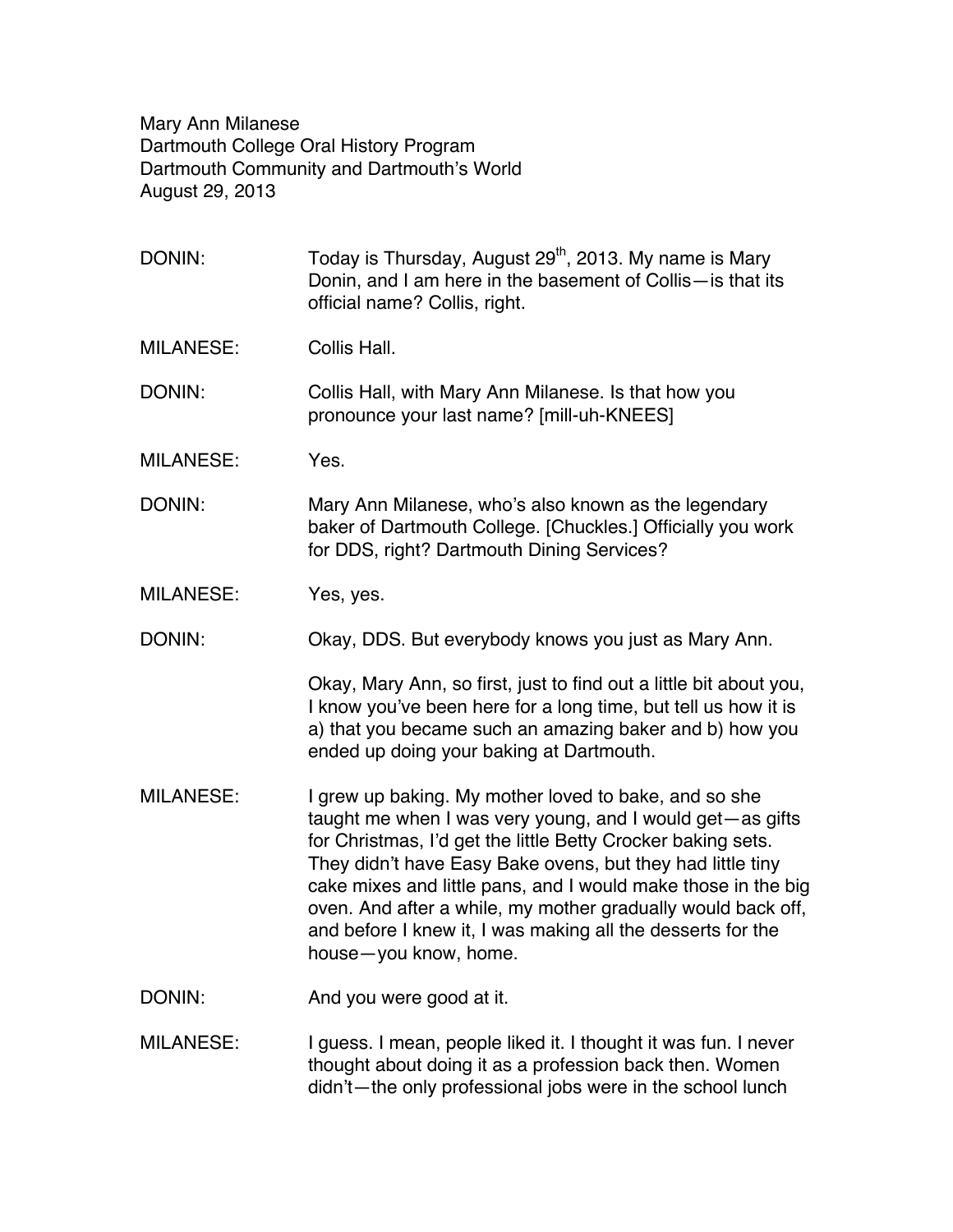programs, and I was encouraged to go to college, so I went to college, UNH. I was going to be a dietician because you didn't go to school to become a cook, and, again, I wouldn't have thought of that at the time. I liked to cook as well as bake, so—I was in the home ec department, which becoming a dietician was in home ec, which is nutrition—and I did not like the nutrition major. I didn't like all the sciences.

- DONIN: A lot of science involved in that.
- MILANESE: Yeah, it was very technical. I mean, I did all right in it, but I didn't find it exciting and all. So I moved around within the home ec department. There was early childhood education, is actually what I ended up in. So I was a nursery school teacher, and I ended up in a daycare center, in which they needed to have—after I was there they needed to have they were going to hire a full-time cook and I had been cooking there because we were taking turns making the meals in the daycare center, and once they appropriated funds for it, I applied and got that, and that was my first cooking job, so—
- DONIN: So you were cooking for children.
- MILANESE: Yes, cooking for 20 children in a daycare center. [Laughs.]
- DONIN: Great.
- MILANESE: First time I ever—well, I loved working with the little kids, but I could tell once I had that job that that was what I was supposed to be doing, so—I moved around within the field of cooking. I always loved to bake but never thought I could be a baker because of the hours that a baker would have. I always thought, you know, midnight—you know, go in at midnight, and I wasn't going to be doing that, so—
- DONIN: That's a hard way to make a living, isn't it?
- MILANESE: Yeah.
- DONIN: In the middle of the night.
- MILANESE: Yeah. So I had a number of different cooking jobs. I cooked for a woman in her home as a personal chef.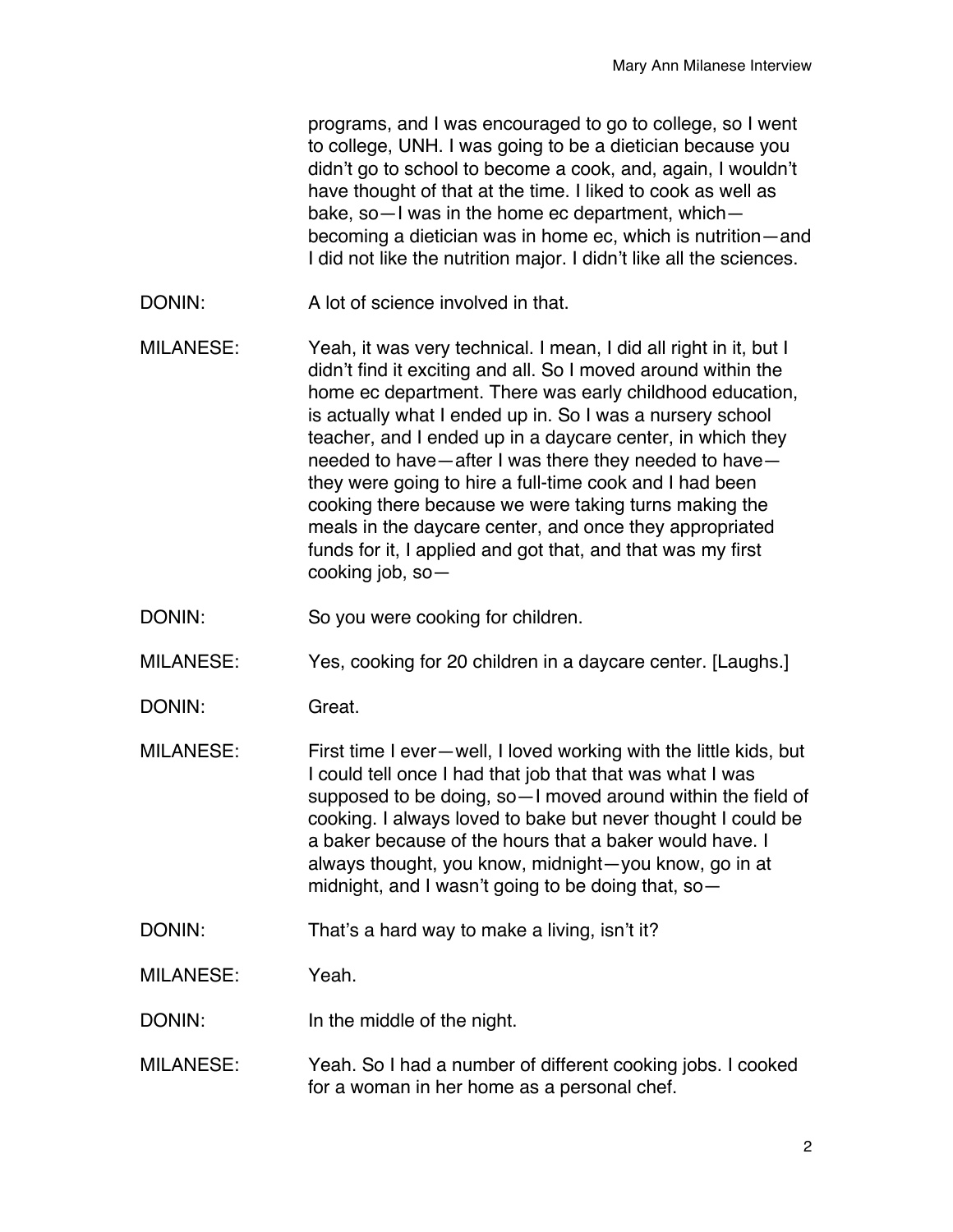DONIN: Personal chef.

MILANESE: Just for her and her maid. And me. [Chuckles.]

DONIN: Wow! That sounds great.

MILANESE: I mean, it was good, but very confining because there wasn't really a lot of work to do, but you needed to cook three meals a day six days a week, and I was married at the time, so it didn't really work out too well for that, so I worked there for only a year. She lived at the beach in the summer and then she lived in Manchester, New Hampshire, the rest of the year, so she had two houses.

DONIN: Wow.

MILANESE: So, again, that didn't work out well [chuckles] for being married, so—

DONIN: Very limiting to you, too, -

MILANESE: Yeah.

DONIN: — — — in terms of what you were cooking, I would imagine.

MILANESE: Yeah. Yeah. And she liked New England food, which is how *I* was raised, so she liked my cooking. And then there'd be a dessert. She liked the traditional desserts, so, you know, I'd get to make a cake or a pudding or whatever, but really it wasn't a lot to do—and, you know, small quantities.

> I wanted to work in a restaurant, I thought, after that, and got a job in a small kind of small-town restaurant as a sort of chief cook and bottle washer. You did everything, from—you did dishes, and I was making the pizza dough and was answering the phone and doing takeout orders—

DONIN: Oh, goodness.

MILANESE: — —and cooking—you know, they had everything from subs and pizzas to full steak dinners.

DONIN: Oh, everything.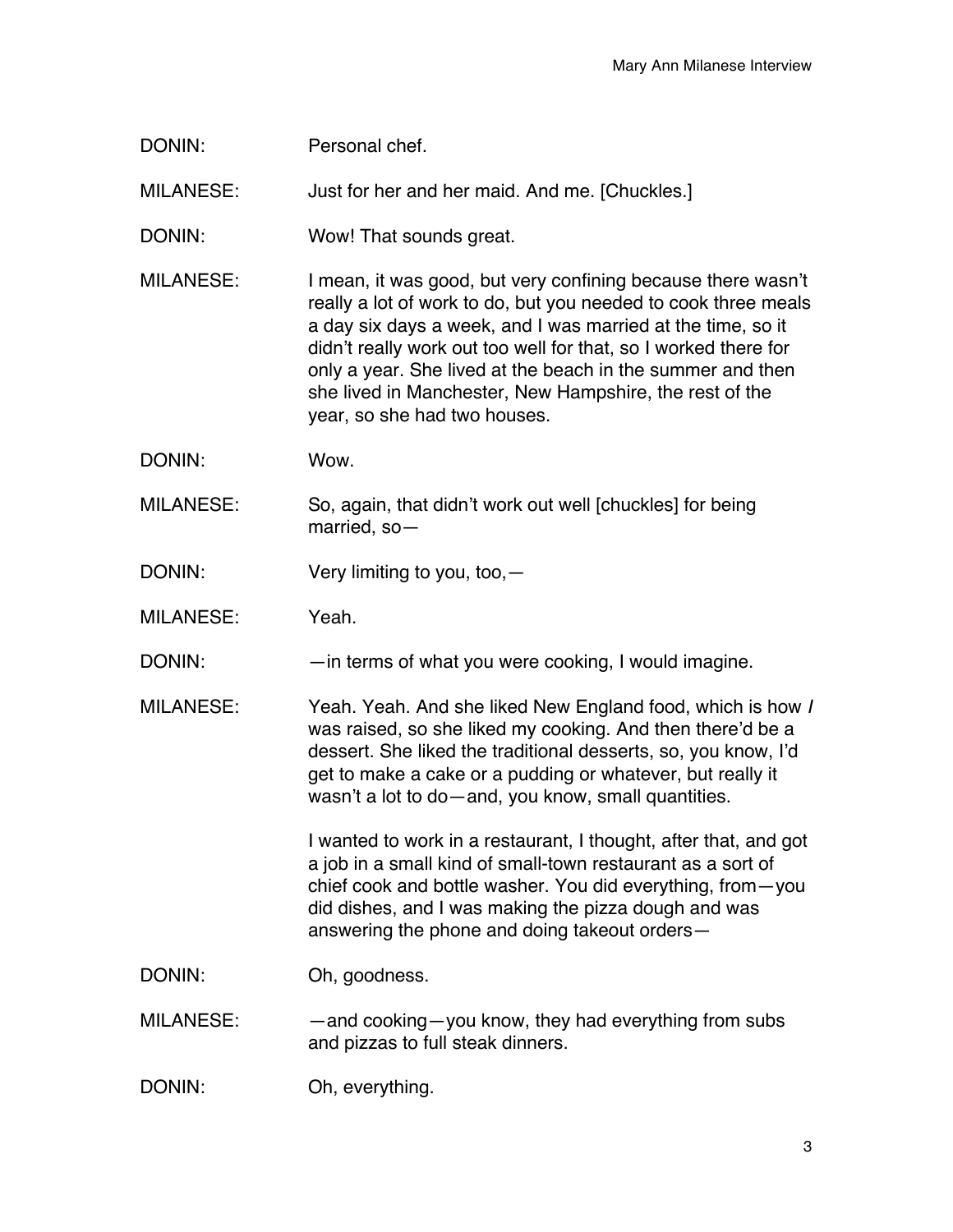- MILANESE: Yeah, and we made everything, too. I thought I'd never work in another restaurant after that, 'cause I was the only one in the kitchen. [Chuckles.] That's ridiculous.
- DONIN: That was crazy.
- MILANESE: I said, *I'm not doin' this.* I mean, I didn't think I'd ever be doing that again. And we ended up moving 'cause we'd been caretaking in New Boston, New Hampshire, and we wanted to buy another house. We'd sold our first one. We found an old meeting house up in North Haverhill, New Hampshire, so that was, like, way far away. But, you know, we were still young and foolish and it was just a beautiful building. Had been all renovated, and it was, like, 1837 meeting house, brick. And it was a private sale, and the terms of the sale were it was, you know, he was gonna finance it for a 20-year mortgage, we said we'd go for it. [Laughs.] It was the most it was like living in a resort.

And that's what brought us up to this area. We didn't find out anything about the area; we just knew it was beautiful. And, again, when you're young, you just follow your—whatever, your dreams.

So we found jobs, but really the job market was not good up there, so it was hard to get creative jobs. Worked in a summer camp. And then I'd seen an ad in the newspaper for this nice restaurant, Polly's Pancake Parlor, up in Sugar Hill.

- DONIN: Oh, sure.
- MILANESE: And I went, "Hmm! We ought to just go there," 'cause it sounded like fun to go. So we went there, and I was thinking that, *Boy, would I like to work here!* 'Cause it was sort of a tourist trap, in a way, but beautiful.
- DONIN: The setting is amazing.
- MILANESE: Yeah, yeah. So we worked in the summer camp that summer, and at the end of the summer there was an ad in the newspaper for Polly's. They were looking for a head cook. And, again, I think, *Oh, it's line cooking.* You know, after my other experience, I was leery, but it said—it was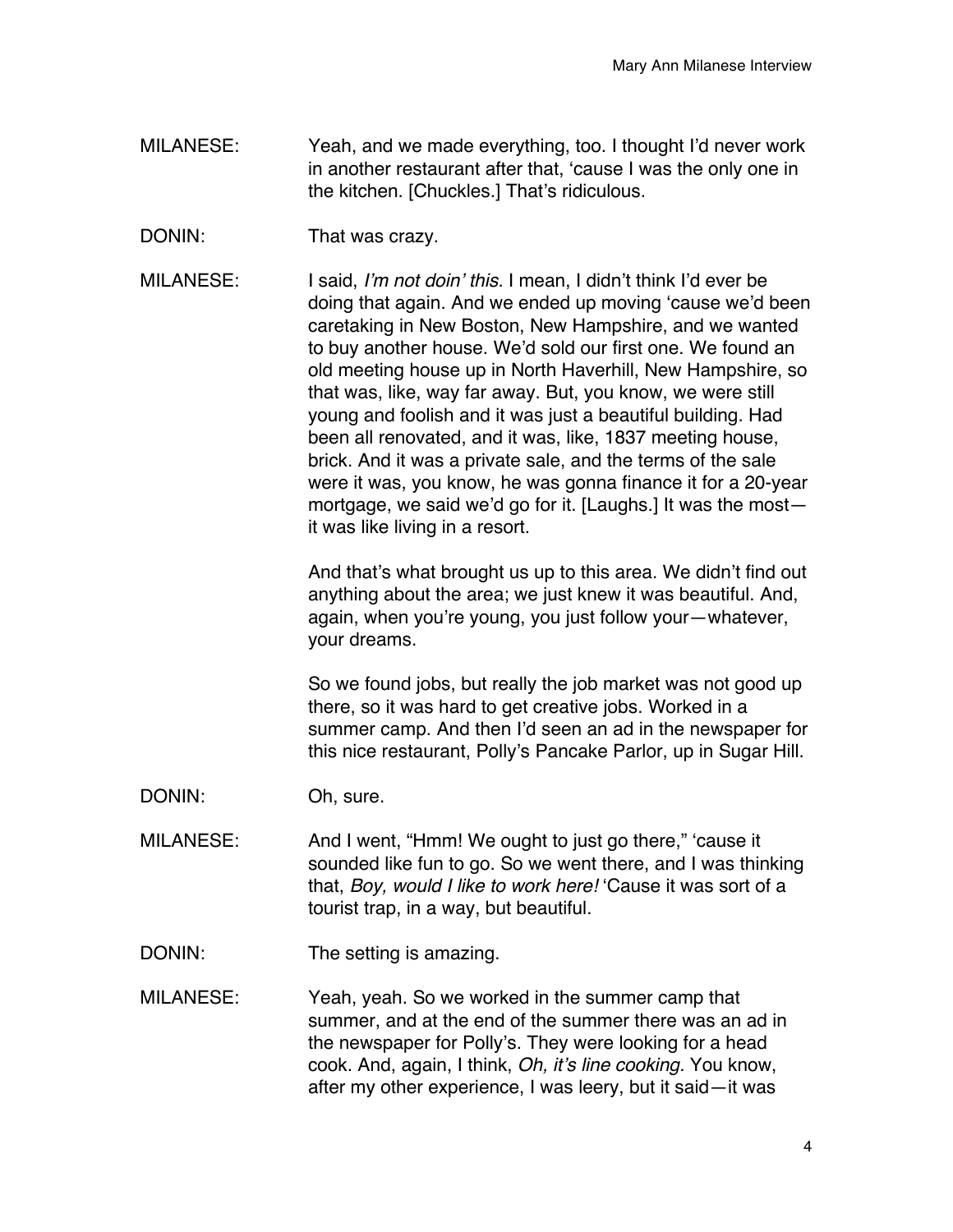funny. For the job description—I looked for creative job descriptions, and I can't remember exactly how it was, but it said you had to have a pleasant personality or something like that, or easy to get along with.

So anyway, I just went—I called the number, and evidently the owners were in England on vacation, but the daughter, one of the daughters, talked to me and set up an interview, so I went up and talked to Roger and Nancy when they got back, and, you know, it was a family-run business. It was Nancy's mother who opened it. It was—I don't know, they hired me and—

- DONIN: Perfect match.
- MILANESE: Yeah. [Laughs.]
- DONIN: Perfect match.
- MILANESE: Yeah, it was really nice. And then I just worked the fall 'cause unfortunately they closed in the winter. But it was very busy. Fall is their busiest time.
- DONIN: Crazy time.
- MILANESE: And, you know, here I'm having to do line cooking, and cooking eggs is mostly what the head cook did, and make the batters for the pancakes. And I don't eat eggs, but I knew how to cook 'em 'cause my husband would eat them. But anyway, so they taught me how they cooked each type of this is a really long story about getting to Dartmouth. [Laughs.]
- DONIN: It's good. Keep going.
- MILANESE: So they taught me how to do each one, and I had a very good teacher. The one who had done the cooking there before taught me very patiently, and they were so organized there that they made it very easy to do the job. I mean, sometimes I'd be cooking as many as ten orders of eggs at a time, but it was something about it—they made it easy. I had an assistant who would do the bacon and the sausage, and she would also do sandwiches, which is something else I never liked to have to do to order, so she did that. And I also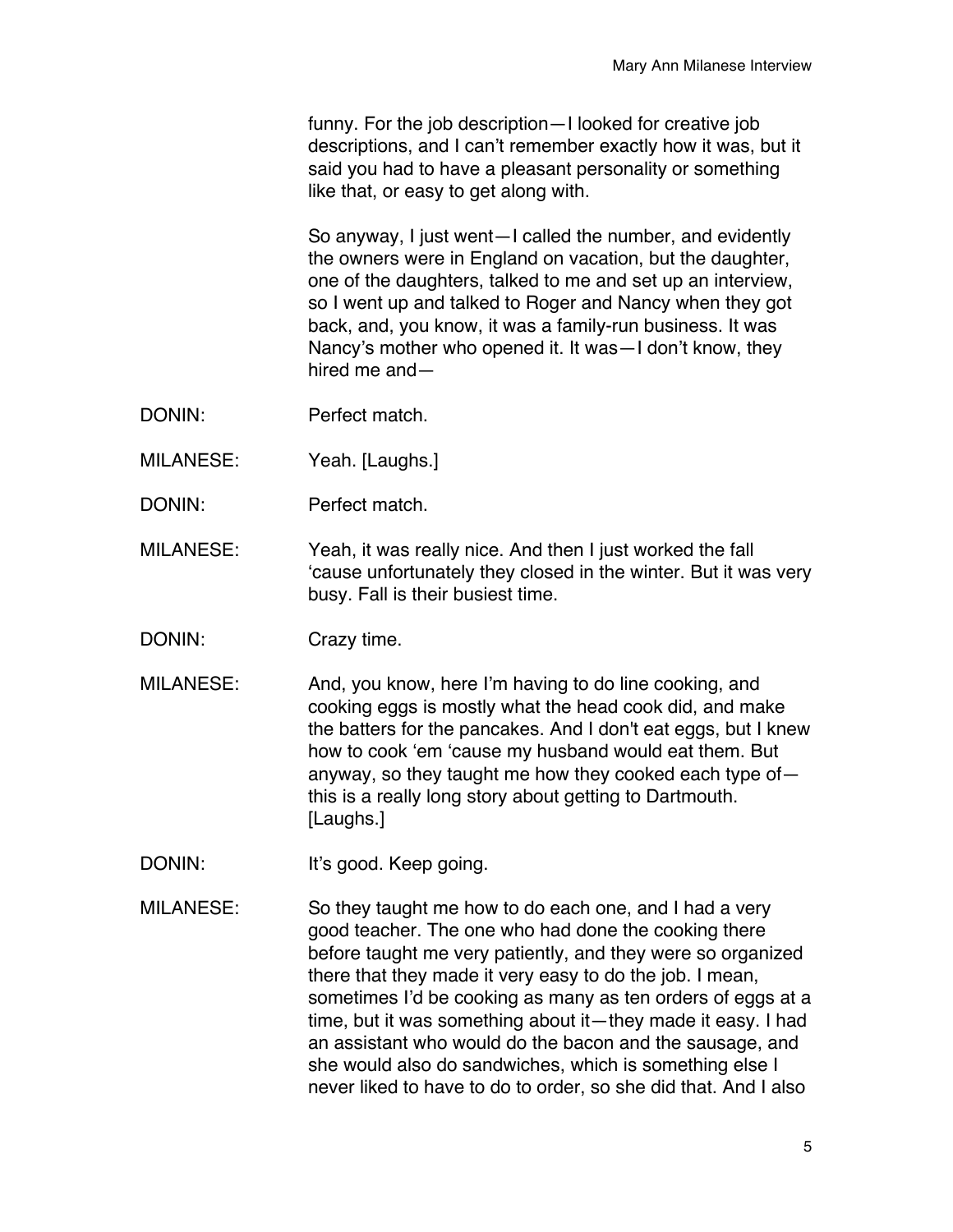did the eggs. At the end of the day, I'd make the batters for the next day's pancakes. The waitresses cooked the pancakes and the waffles out front, so I didn't have to do anything with cooking those. So it really was fun.

My husband ended up getting a job there, too, 'cause they needed a dishwasher, so that got us through the fall. And it was really a fun place to work. The people were very nice. Family atmosphere.

DONIN: That's great.

MILANESE: Yeah. I liked it a lot. Well, they also knew that I liked to make bread. Well, the following year, when they opened in— I think—they had me start maybe in April. They opened in May, but they had me come back to get the place ready in April. But they wanted me to make the bread because Roger had been making the bread, but, you know, he was getting on and sometimes had some health problems, and they wanted to pass on some of the responsibility. So he trained me in making the bread up in what they called the factory, which was sort of the back of the house, kind of a rambling farmhouse. And so he taught me to make the bread.

> So a couple of days a week, I'd make bread, and they would freeze some of it. I guess we would make it on certain days and freeze it to get us through the week. And then they wanted to start making soup, so I started making soup, so I was making soups and English muffins. They wanted to make English muffins, so they found this recipe and asked me if I would try out that recipe for making English muffins. So we did that. And those would have to be made on the pancake griddles out front, so I'd be out front making the English muffins, which looked like big fat pancakes. So that was sort of different.

> And then pies. They'd pass on the pies, so I was making the pies, and the soups and cooking the chicken for the chicken salad. And it just seemed to grow, what I was doing. And I can't even remember. I think I was still doing some days in the cooking, you know, for the restaurant, but I can't remember for sure. It was six days a week, you know, nine hours a day. It was long.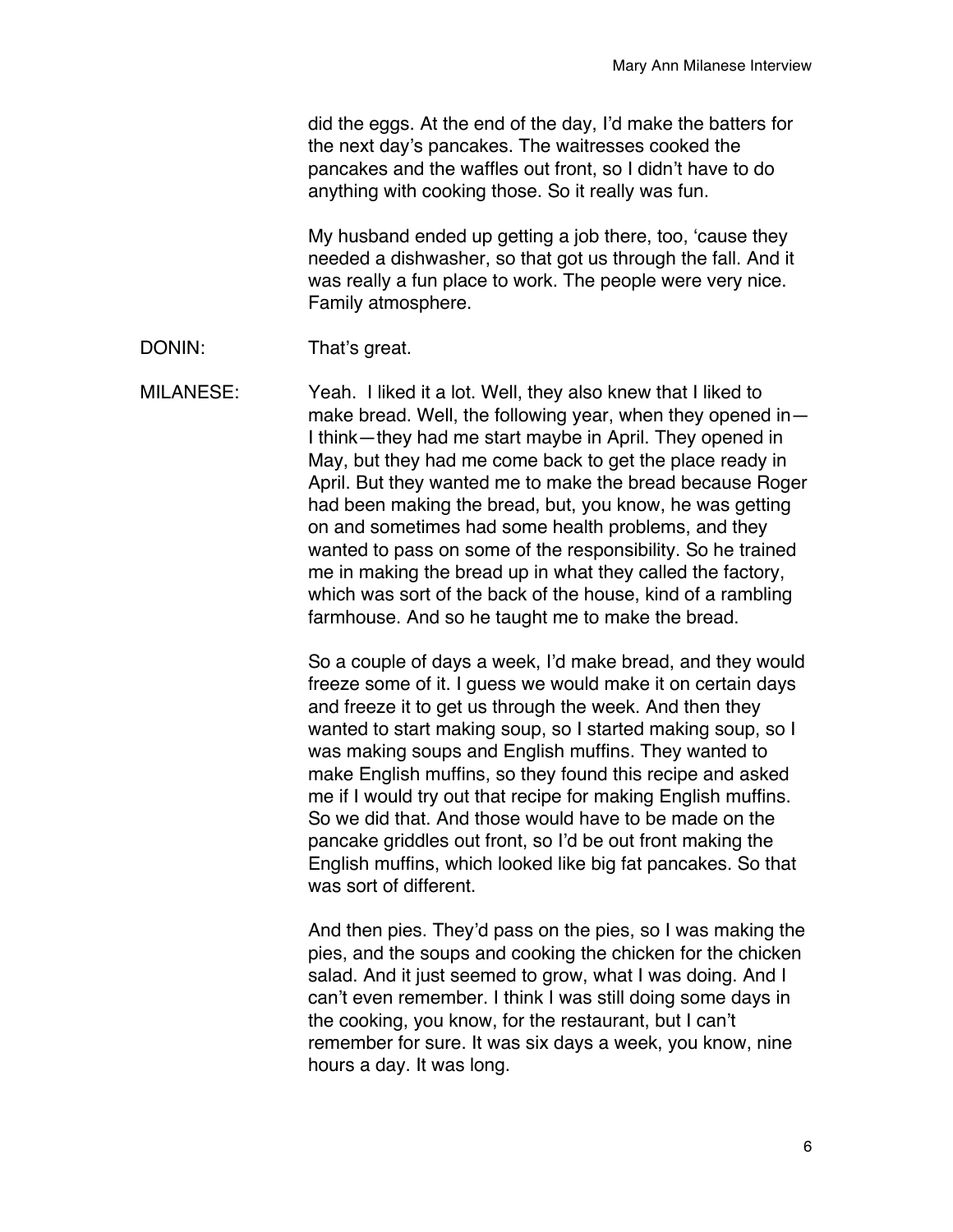DONIN: Long, hard hours.

MILANESE: Yeah.

DONIN: On your feet the whole time.

MILANESE: Yeah. At least I was still pretty young, and so—

DONIN: Yeah. [Chuckles.]

 $MILANESE:$   $-$ you know, I could do it. And so I guess I worked there parts of three seasons. I think I only worked one full season. And then my husband got a job. There was the Pike school up in Pike. It was actually Beckett Academy, I guess, and they were wanting to hire us down in Connecticut at Beckett Academy in East Haddam, so we worked—they hired us as house parents. And I think he started in September, but I finished up at Polly's. And so anyway, there were a couple of years in there where we were at Beckett. And then we worked for—the headmaster of Beckett opened a group home for developmentally disabled adults, so he ended up having a whole business of group homes, which I was doing a food program for that, and my husband was working with the clients there. So we had our house. But I was working with the boss' wife to write menus and recipes for all the houses, the cooks in all the houses, so it was a lot of people that maybe didn't even know how to cook. So we were doing that.

> And people in the state were sending—referring others to us to come to see how we were running our food program 'cause I guess there wasn't any other one in the state. We actually had a book that we'd made, you know, with a whole year of rotating recipes, by the seasons, so it wasn't that repetitive, four seasons and a week of emergency menus. Like, when we had a hurricane, there was no power, so we had recipes for, you know, when there was—

- DONIN: That's great.
- MILANESE: So it was pretty involved, and it was—it was fun working on that. But, again, I guess I moved on from that. We got tired of living in Connecticut. We still owned our meetinghouse up here and we were commuting back and forth on our days off.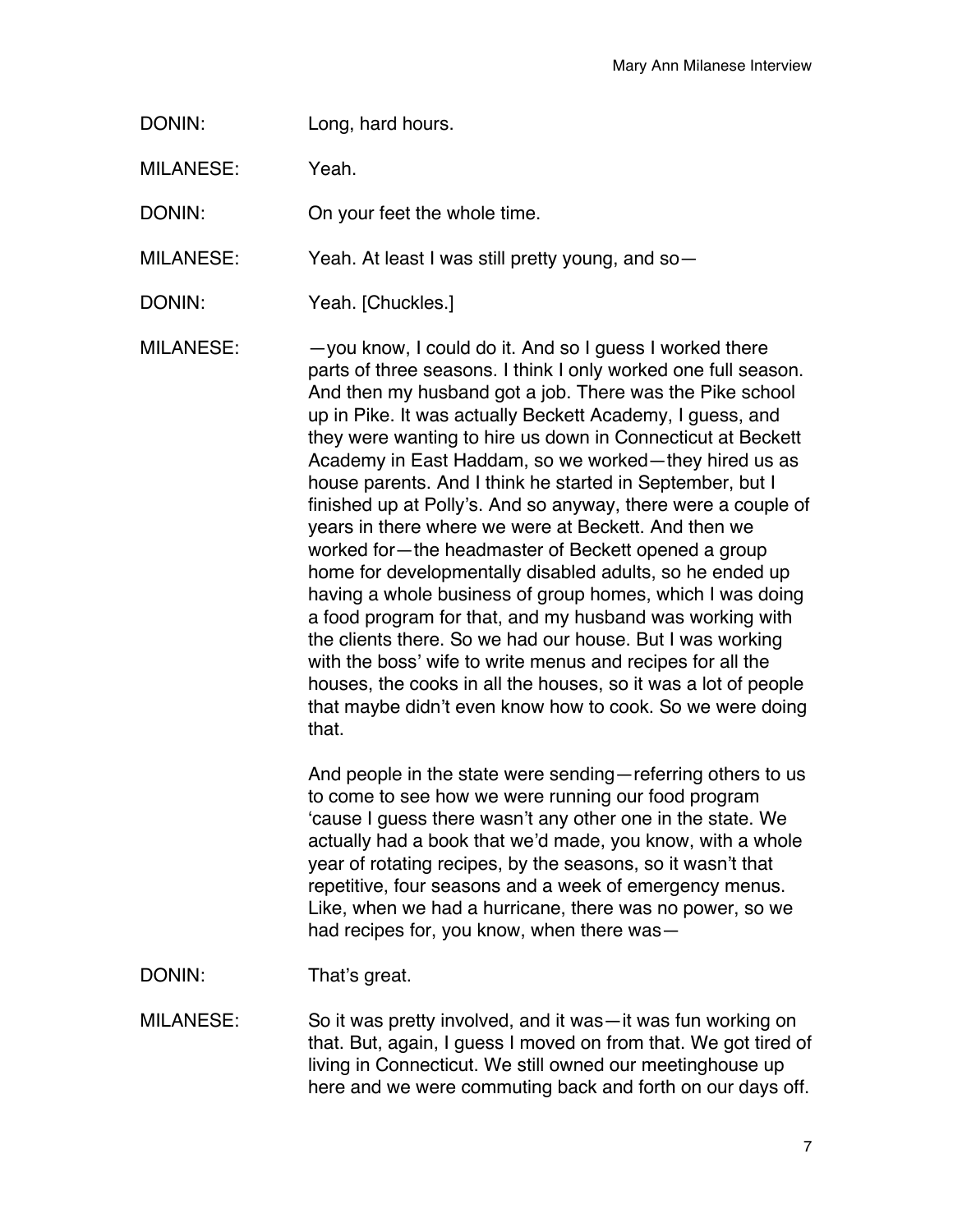But we missed this area, so we came back up here. My husband started working for the Lyme Inn. He was managing that for a number of years. And it was because of that—this is getting down to how I ended up here—in the meantime, we're up to 1988, from 1970 to—or when I got out of college, so through those-[chuckles] it's a convoluted story.

But anyway, Will would take care of the inn. Sometimes if the innkeepers were away, he would run the place and we would stay there. So, you know, I didn't have anything to do, so I'd be lounging around. Well, I was sittin' in the front room while he was up at the desk. And I saw a newspaper by the fireplace and started reading it. Well, there was an ad in it for the Collis Café, which I'd never heard of. I was working in an Italian restaurant, Colatina, in Bradford at the time.

But I wasn't looking for a job, but I always would read the want ads anyway, 'cause my job wasn't very creative, and I was always sort of looking for something like that. So the ad said they're looking for somebody to make vegetarian soups and entrées, breads, and "delicious desserts," it said. And, like I said, I'd never heard of Collis Café, and I was sort of intimidated by Dartmouth College, and I kind of didn't know.

So anyway, I wrote this long letter. I wrote a hand-written résumé 'cause I hadn't really had to look for a job of that sort, where you needed to have a résumé or anything, so I just spent the afternoon and wrote what I'd done, and I was excited about what we were gonna be doing, 'cause I had done some vegetarian cooking, and I had tons of cookbooks and more than enough recipes that I needed to be trying, you know.

So I thought it sounded exciting, but I wasn't sure. If it was a college, it would be huge quantities and all. So I sent it in, and it was probably a month or more before I heard anything, so I just sort of had forgotten about it. And then it was Linda Kennedy who called, and she said, "I got your wonderful letter, and we're all excited about"—you know. [Chuckles.] "Wonder if you can come in and talk to us."

And it also had said "flexible schedule," and I was thinking, *Well, Will works sort of an odd schedule.* Like, he works four 10-hour days. He worked weekends, so he worked Saturday,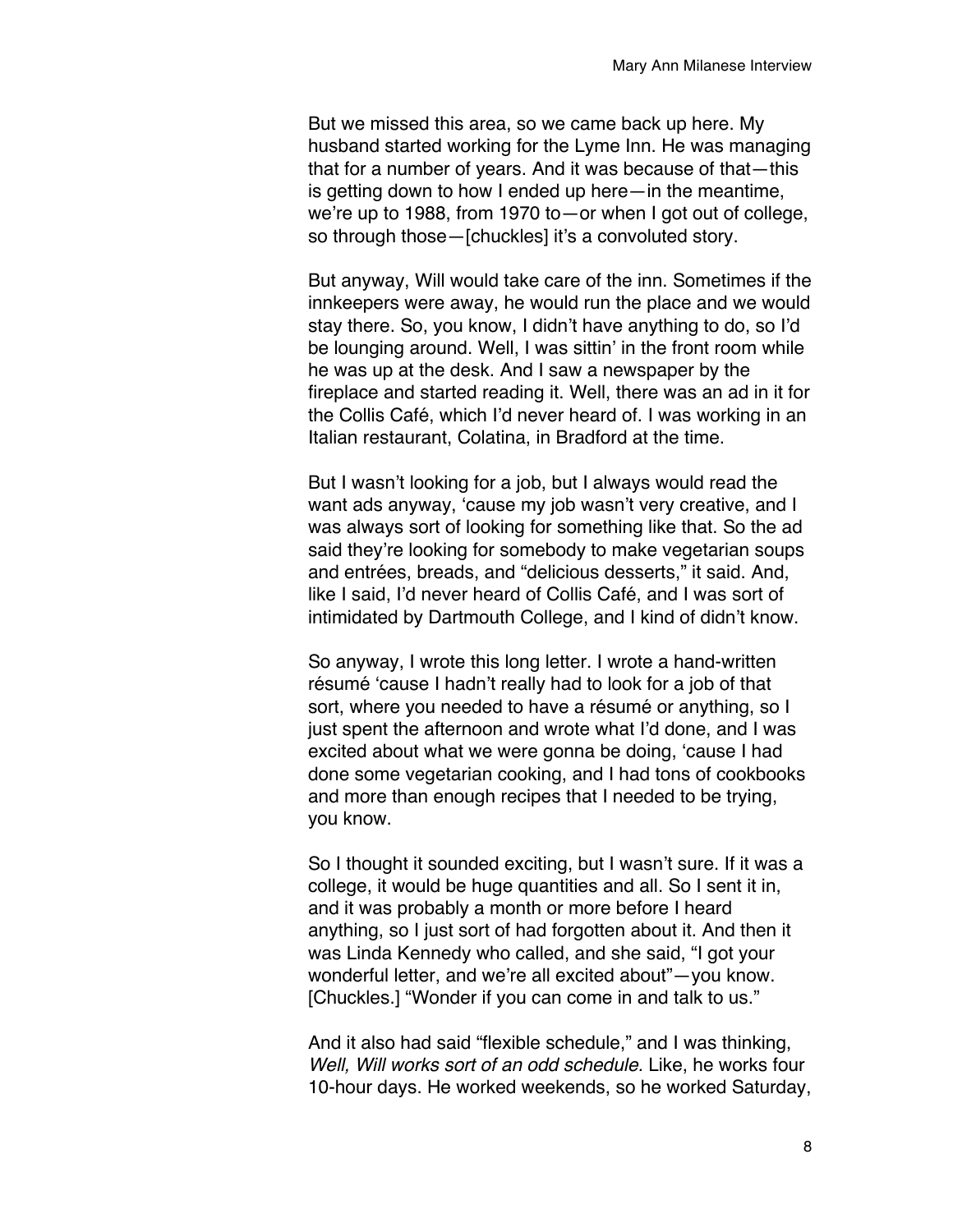Sunday and I think Monday and Tuesday. And on Tuesday he worked from noon until 10, but the other days was from 8 till 6. So it was very dif-—

And so I said, "I know you said 'flexible schedule'—'cause, you know, we lived up in North Haverhill. And I was never gonna commute to Hanover if we were on different schedules, so I said—you know, I presented this schedule, and [chuckles] said, "Okay." [Laughs.]

- DONIN: Amazing.
- MILANESE: And this was before—she hadn't even met me. We hadn't even gone in for an interview yet. I think this was probably June. Maybe it was April when I sent the letter in. And so I went in for an interview. She showed me around. But I was really disappointed when I saw what it was. I'm thinking, *Oh, this is a cafeter-—*. This is the old Collis. I don't know if you were here when the old kitchen was upstairs off Common Ground, where the TV room is upstairs.
- DONIN: Yeah.
- MILANESE: That's where—
- DONIN: That was the old kitchen?
- MILANESE: Yeah. That was the kitchen *and* dining room.
- DONIN: Oh, my goodness. I didn't see it in those days.
- MILANESE: The kitchen, server, and dining room was all that.
- DONIN: Oh.
- MILANESE: I mean, there was a little dish room that came out, but they sawed that off. Literally, they sawed that off 'cause it was just a piece of the building that jutted out, and they sawed that off when they renovated. So that was everything. I think there were maybe 30 seats. I don't know. There weren't many seats. Mostly people ate in Common Ground, and they had staging then. It was, like, steps up—you know, different levels, with sofas and stuff.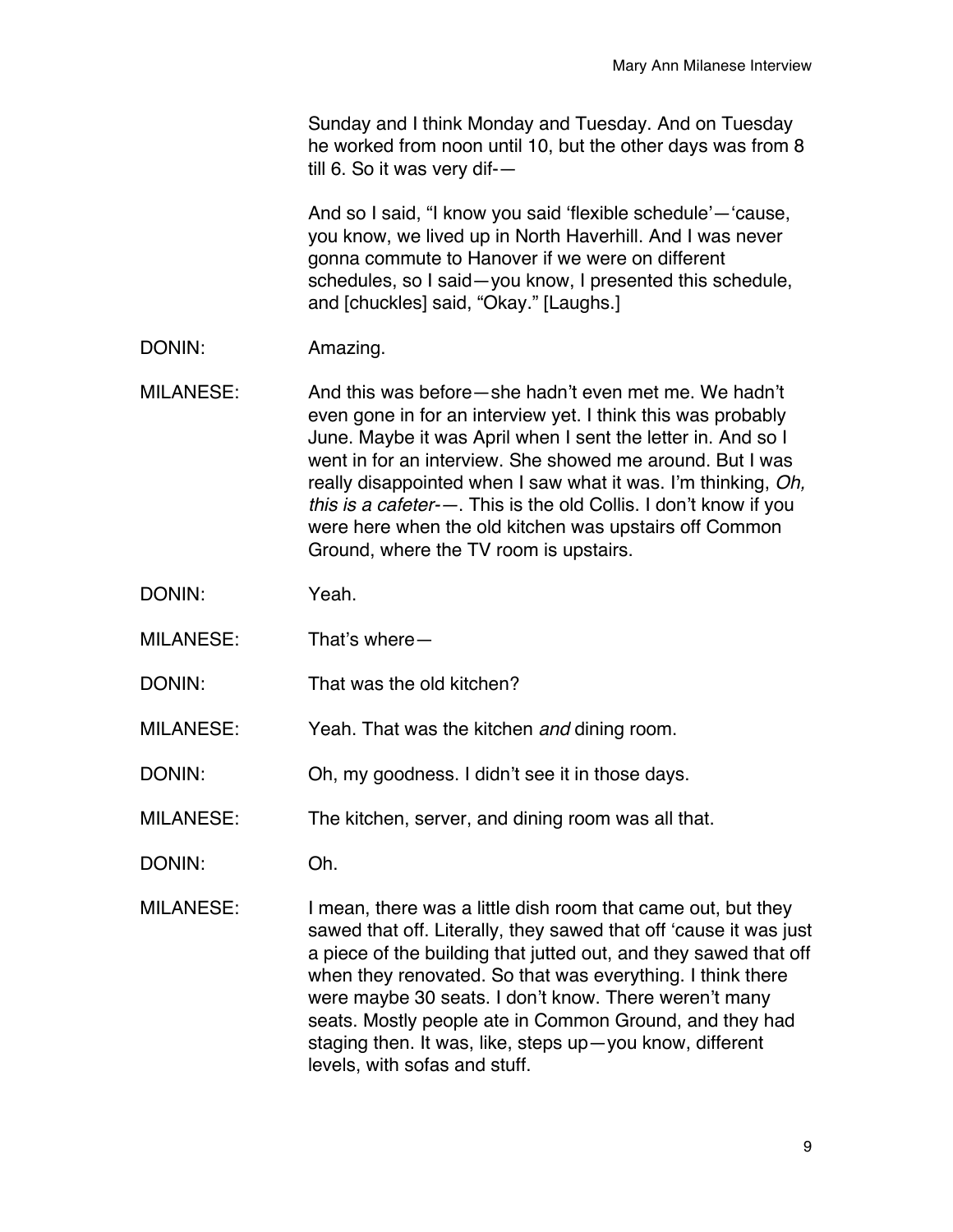So when I saw that, I said—and this was the summer. And, of course, I know from working the summer we don't have many offerings 'cause, you know, business is slow, and I was a little disappointed when I saw what it was. And she tried to explain what I would be doing, you know, on the phone, and yet I guess it was sort of like other jobs that I had. You know, when I was at daycare, and I was always pretty much in charge of my own—you know, what I did. So I wasn't—that didn't bother me. And getting my own recipes, I was excited about that.

And so pretty much—she interviewed me. I think she'd already decided she wanted to hire me; it was more, you know, if I had any questions. She didn't really ask me much. She asked me what I could bring to Collis, and—

- DONIN: Did she want you to bring your recipe books and stuff?
- MILANESE: Everybody brings their own recipes. In fact,—and this is how she put it: She says, "I like to throw people overboard," is what she said, "and let 'em swim."
- DONIN: [Laughs.]
- MILANESE: So they don't give you—well, I'll tell you what they gave me. They gave me poppy seed bread, orange chocolate chip, gingerbread, cornbread—which we used to make every day; gingerbread and cornbread we used to have every day. And I don't know, there might have been something else I got, but basically that was it.

On my first day, I had to make a soup and an entrée, and I baked some bread, and I don't know what else. We didn't make cookies then that much. They bought—had some chocolate chip cookies they bought. So now we make cookies all the time, brownies, probably made—and I didn't know about the quantities. I'd just say, "Well, tell me what size pot to use, you know, and I can make that." Never made that much soup before. Well, maybe at camp.

- DONIN: You must make them in these big vats.
- MILANESE: Well, now Dylan does, but then we made more, like, sixgallon batches, which to me—at the Colatina I'd only make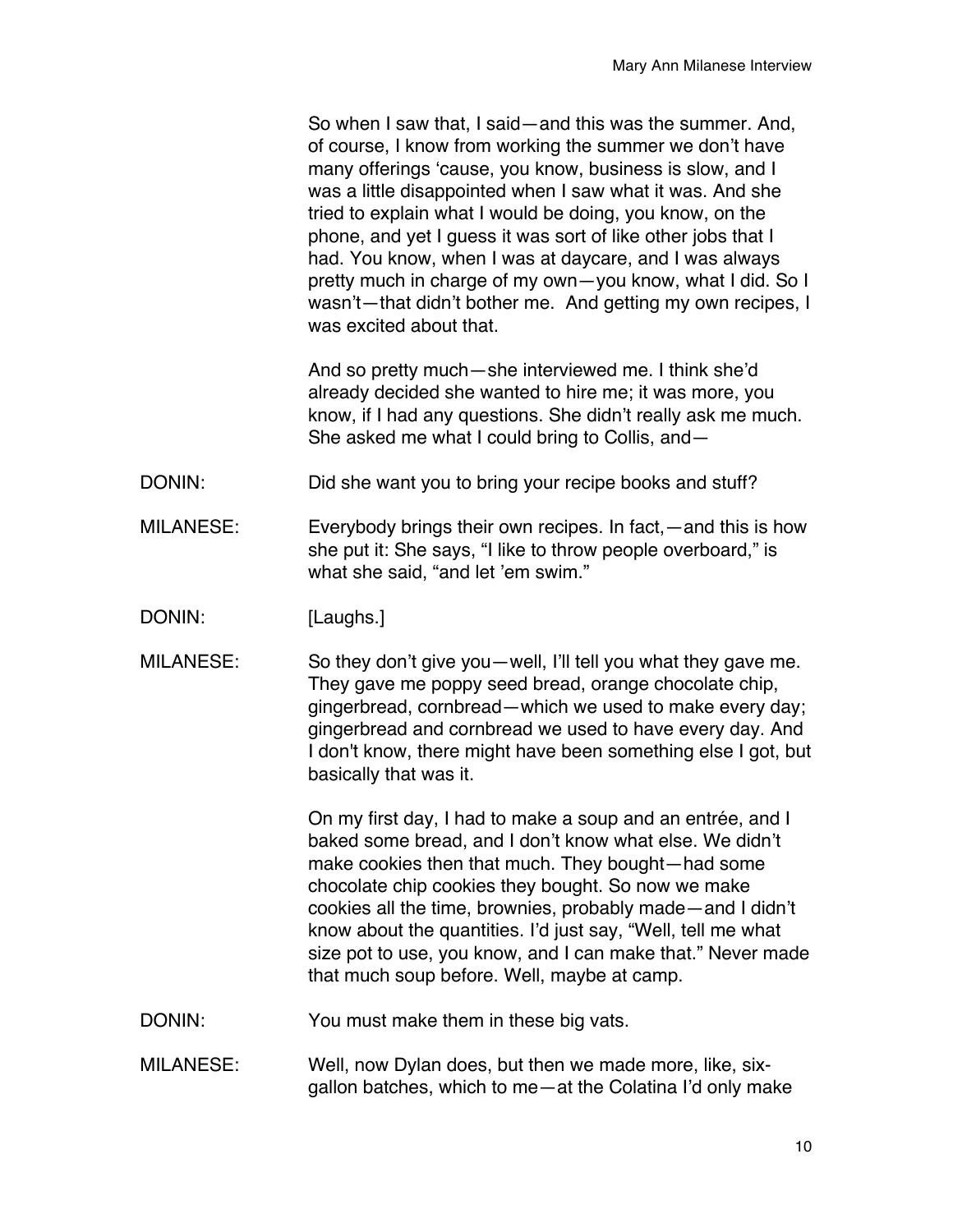one or two gallons of soup. So it was big, but it wasn't really huge as far as institutional cooking. I think for entrées they said, "Enough for 70 people." This was then, so—I don't know.

I knew on my very first day, though, that things were gonna be good. I was a little nervous starting out, but once I got here and it was Margot, what's her name? Margot Perrone who was the—I don't think there was technically a head cook, but she's what I would call head cook. She did ordering and stuff, 'cause Linda Kennedy had already gotten another job in the building, and she was kind of gonna be leaving in August. I think we got a new manager just about three weeks after I started, so I didn't see Linda very much.

So Margot just—I remember her showing me around, 'cause she's bringing me downstairs here, which—we used to have—All our walk-ins were down here 'cause the kitchen was upstairs. She was bringing me, showing me everything. She says, "This is the ideal job for someone who loves to cook." That's what she said. And then I knew—I knew right then, *This is—wow.*

- DONIN: You were going to be fine.
- MILANESE: I said, "I'm gonna be here till I'm 70," because I think—I don't know if it's true, but I thought at the time there was mandatory retirement at 70. I don't know. But anyway, I would tell people, "I'm working 'til I'm 70." Now I don't know that I will be, but—

DONIN: [Chuckles.] But you had that attitude—

MILANESE: Yeah.

DONIN: — — which is great.

MILANESE: I did.

DONIN: You really felt comfortable.

MILANESE: Yeah, 'cause you cook what you want to cook. At the time, it was all vegetarian as far as the soups and the entrées go.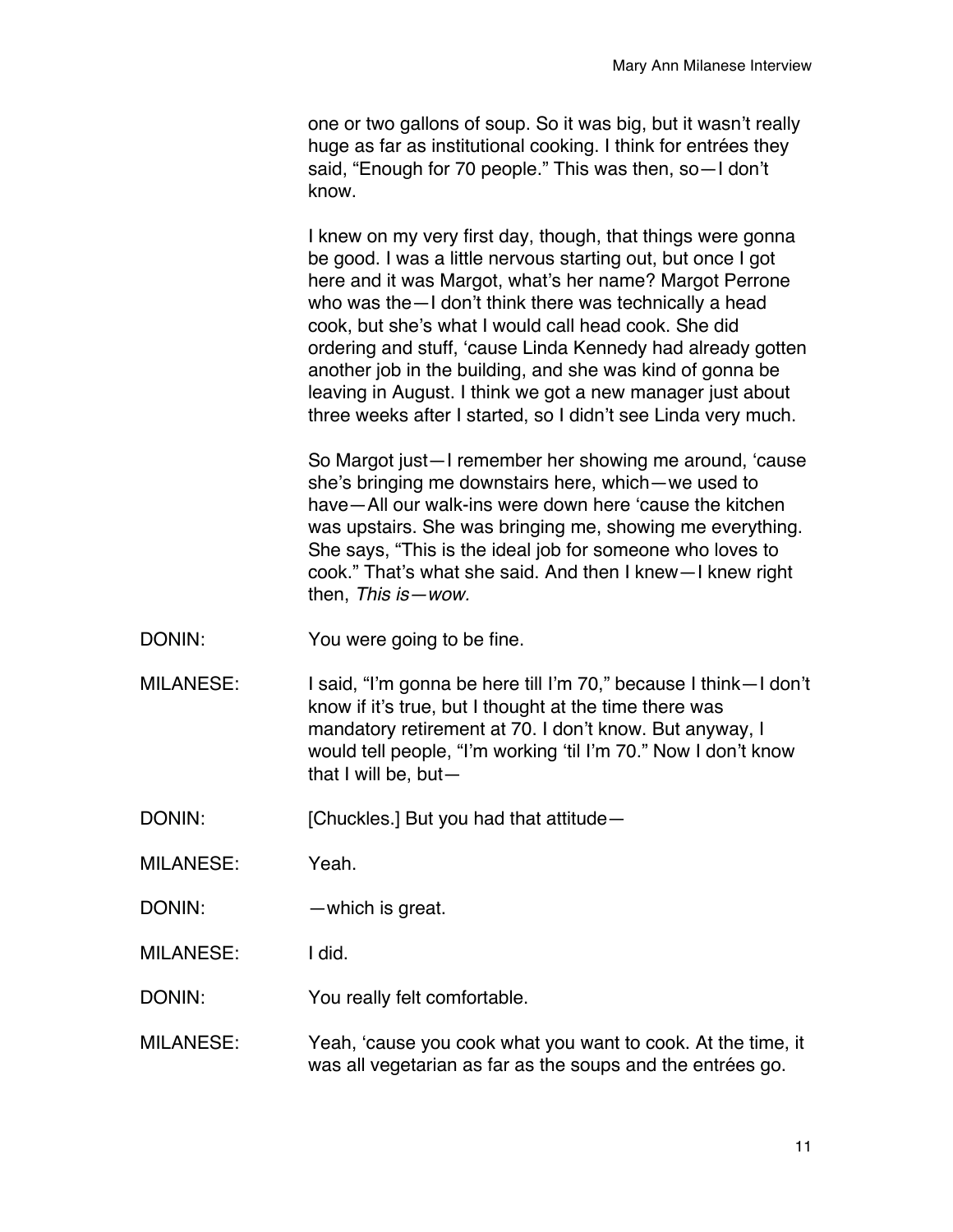DONIN: Why vegetarian in those days?

MILANESE: Maybe—I think that's how Collis started.

DONIN: Oh, I see.

MILANESE: From back in—let's see, Collis was only about ten years old when I started, and that means it would have started in the late '70s 'cause I came in '88.

DONIN: So Collis was known as the place to get the vegetarian soup.

MILANESE: I think so.

DONIN: I see. Okay. Well, that makes sense.

- MILANESE: Yeah. But we did serve meat in the sandwiches, and we did have it for the omelets 'cause we had bacon and—
- DONIN: Yeah, but there were vegetarian entrées here. Or soups.
- MILANESE: Yeah, yeah. But it wasn't long before—it couldn't have been more than a year or two when we started putting some chicken—you know, like, two or three times a week in the entrées and soups. But still people would look to Collis I think for—'cause we did creative things, too.
- DONIN: Did you respond to student feedback if they would ask for something special? You were able to—
- MILANESE: Usually. I know *I* would. I mean, I like to have people ask, and if I can do things, I would. And back then we probably did.
- DONIN: And did you have a lot of student interaction, or were you always sort of in the kitchen?
- MILANESE: Well, back then the kitchen—it was all one.

DONIN: So you saw the students.

MILANESE: And it was all run by—in fact, back then it was all run by students except for the cooks, and when I was hired—so when I was hired it was just Margot and Sharon and I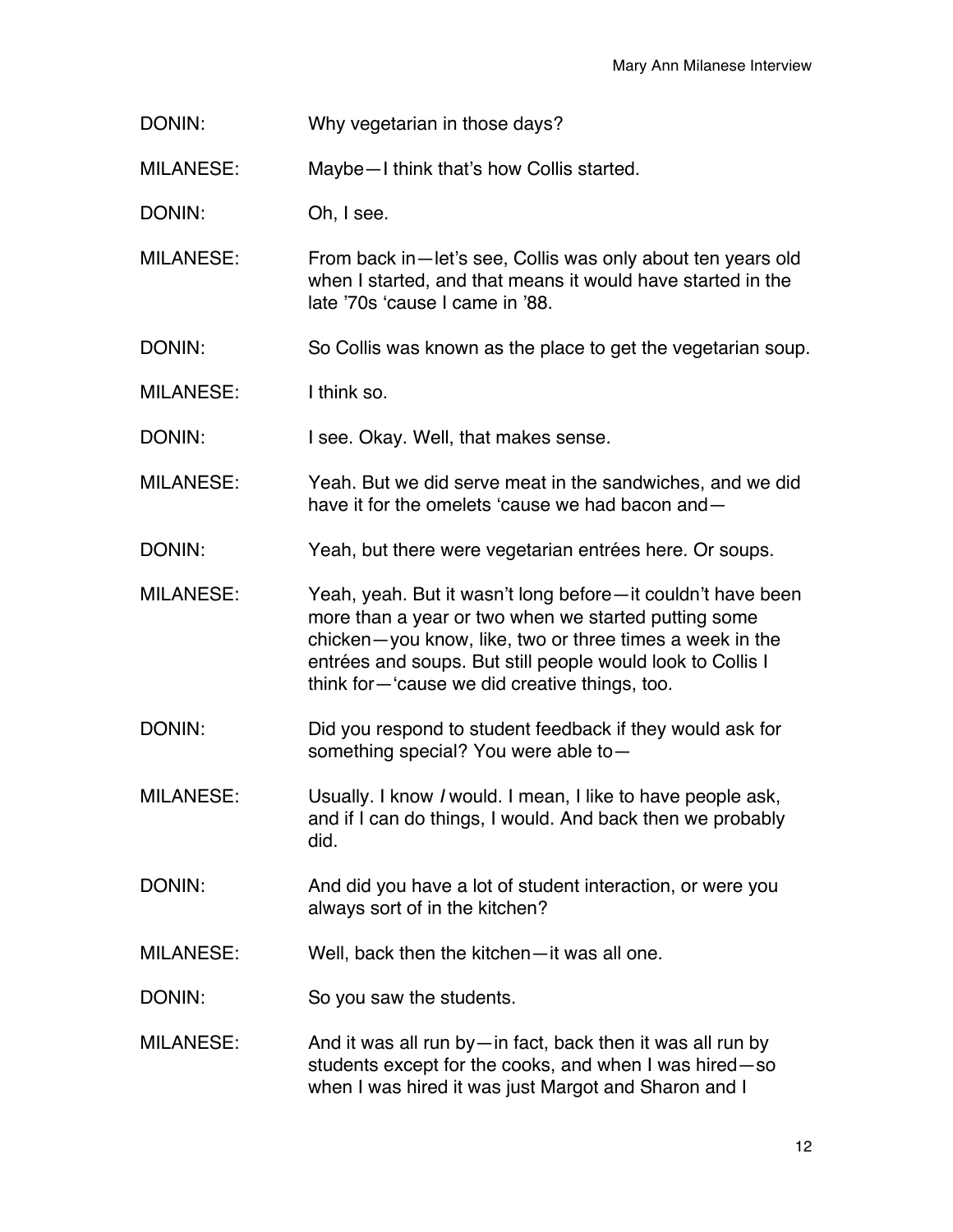cooking, and then Linda Kennedy was the manager. It was all student supervisors and workers.

DONIN: I see.

MILANESE: So we didn't have any full-time counter workers. I'm not sure when that came in. That was when Cynthia was running it, so it was a few years, I think, before we had—

DONIN: So it's changed a lot since those days.

MILANESE: Yeah.

DONIN: It's grown tremendously.

MILANESE: Yeah, and it's changed a lot. And I think I'm probably more involved with students now than I was actually then, even though we're separated, because—

DONIN: How is that?

MILANESE: Because now I have some students working with me.

- DONIN: Doing baking?
- MILANESE: Yeah.
- DONIN: Oh, lucky them!

MILANESE: That started probably around, mmm, 2000.

DONIN: Do they get chosen or they want to?

MILANESE: Well…they all want to. I don't go looking for anybody. It all started because a student came down to the kitchen and wanted to look at my recipes. She said, "Can I look at your recipes?"

- DONIN: Oh, that's wonderful.
- MILANESE: I was thinking, *Well, nobody's gonna be able to make any sense out of all this*, so I said, "Is there a recipe you're looking for?" And she said, "No, I just wanna look." And then she was saying, "Do you ever hire any help?" I can still see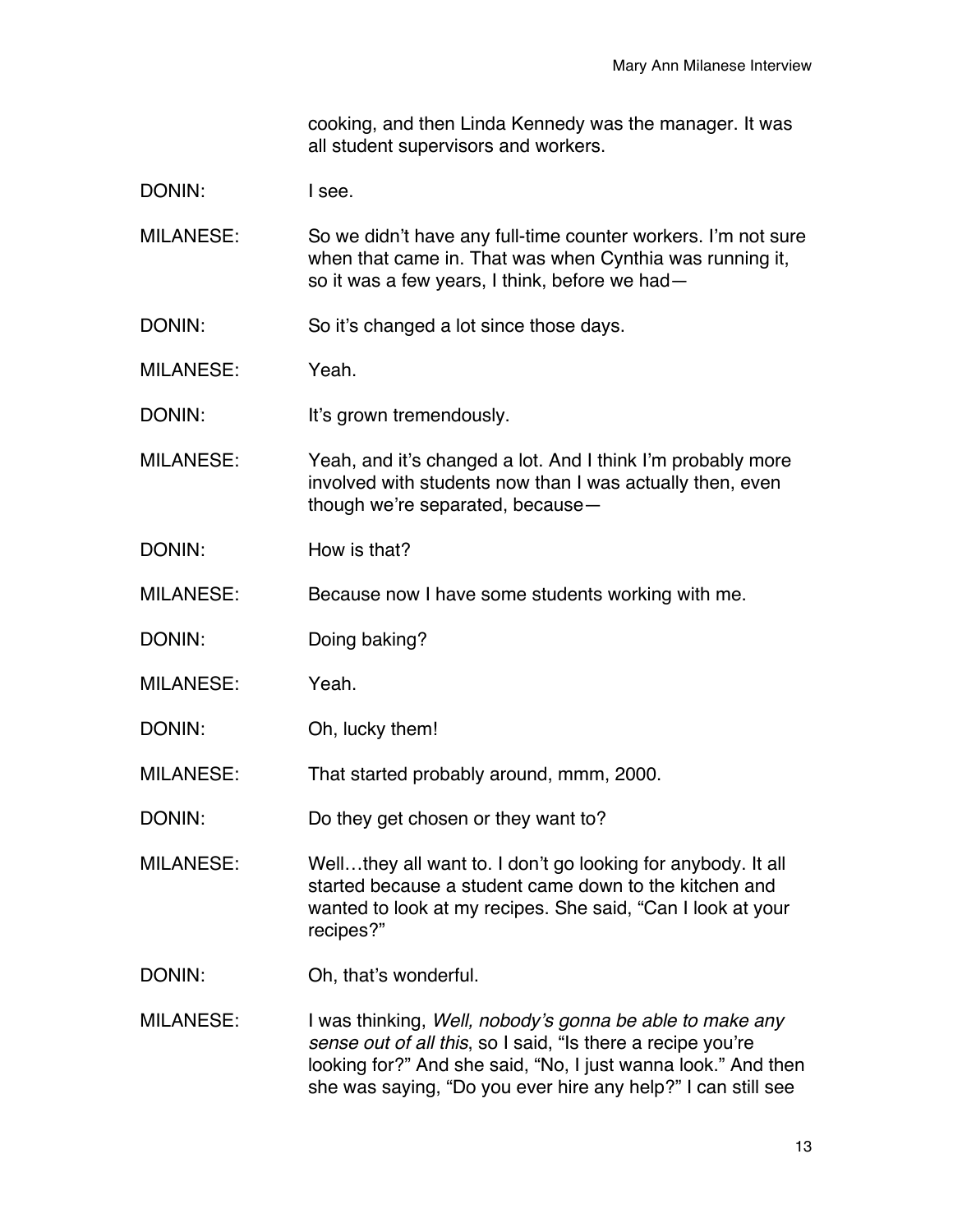her, too, because she was a freshman, and, you know, kind of a little timid. But, you know, she obviously had the nerve to come down and talk to me about it. And she said that she had never thought about doing baking as a profession before she came here, and she just loved Collis. And so I think she had worked—I think she'd been working at a summer camp on Cape Cod, in which she was involved in the kitchen, and they would make some desserts, so I think she was starting to think that, well, maybe that's something she would like to do.

But at the time, you know, it just came to me—she just came out of the blue, and I wasn't really prepared. I said, "Well,"— I'd had students I'd tried before, in which it was sort of we went to get them, not they came to get us, and it just was—I couldn't really figure out how to fit a student in. We had no space, and, you know, I didn't think I had time to train anybody. But, I don't know, it was another—that was fall term. It was probably the spring when I next saw Laura.

She said, "Well, you know, if you change your mind, get in touch with me," whatever. Anyway, I think we were approaching spring term, and I knew how busy spring term was gonna be, and I was starting to think about how to handle having a student. And I thought the best way would probably be to have them work when actually I'm not there but have some time in which we overlap, so—it's funny, because I was thinking that, and if she didn't—Laura did show up that week.

- DONIN: Amazing.
- MILANESE: Yeah. I said, "I can't believe that you're here" because I couldn't—I knew her name was Laura, but I couldn't remember what her last name was or how to get in touch with her. So she showed up, and we tried her out. And she was the perfect person to be working with me and to be doing it. She just loved it. I think I might have started her right in with baking, but basically the students would start in by doing the prep for the muffins and scones. And I think we started her on cookies or brownies, one or the other. The first time she made cookies, they were just beautiful because, you know, they take such care in what they do, and also they'll listen. They'll do just what you say! So—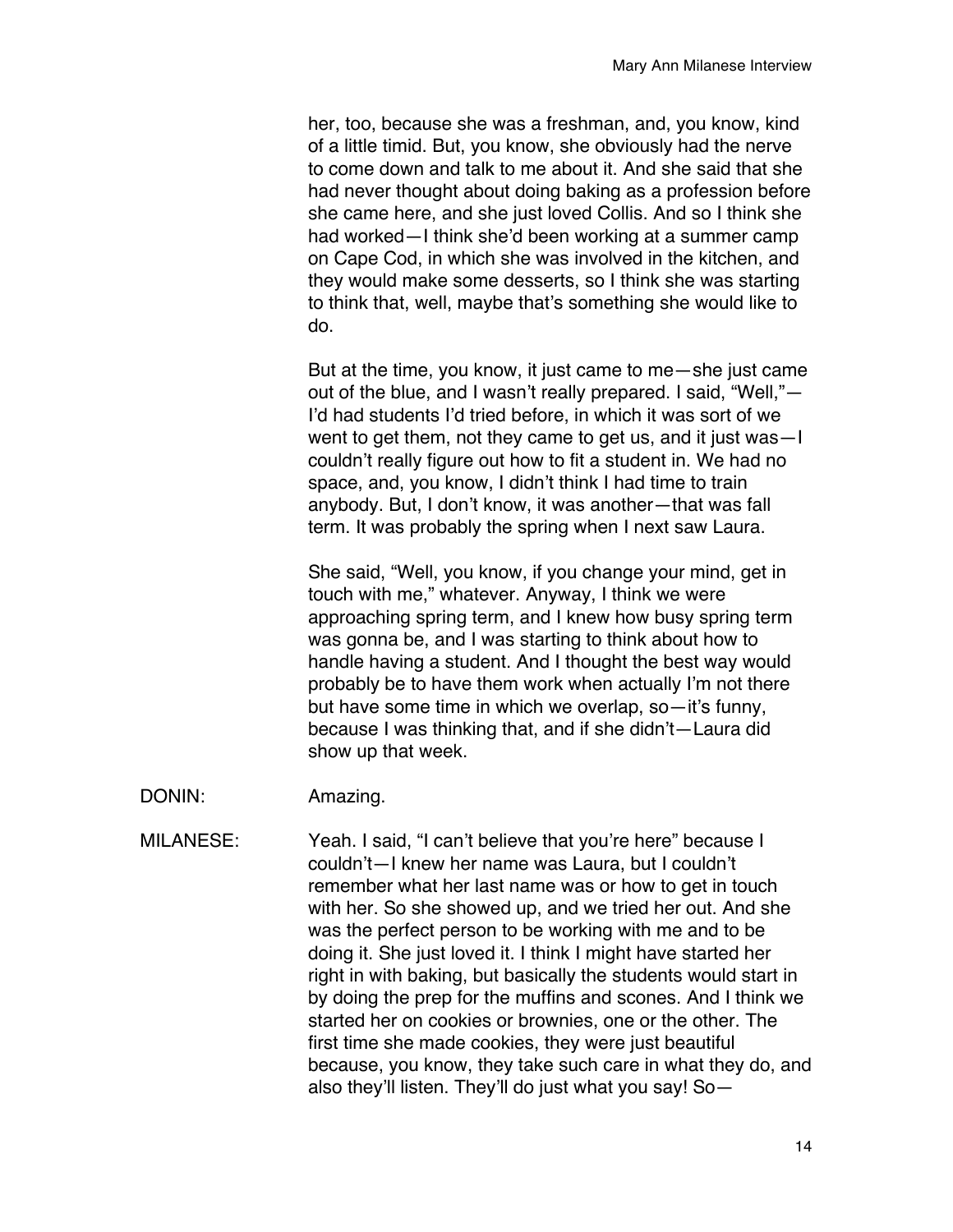DONIN: And you sound so surprised! [Laughs.]

MILANESE: Yeah, yeah.

DONIN: [Laughs.]

MILANESE: Yeah, I was really surprised. I mean, I know they're all smart, but, you know…I was not really interested in having to teach anybody anything, and—

DONIN: She was clearly ready to learn, and she wanted to.

MILANESE: Yeah. And, like I said, her personality worked well, and she was just so happy to be doing it. She didn't need the money at all, and it was just something she wanted to be doing.

DONIN: So was this a new sort of concept, the idea that DDS would hire students to work?

MILANESE: Well, we always had students here. In fact, as I told you, the students were running—well, not running but they had to back off. They need to have I think a little more responsibility in the leadership roles, so supervisors we started hiring full time.

DONIN: Right. But I mean working in the cooking area.

MILANESE: I think originally they did when Collis first opened. From what I've read—there was a great article in the *Alumni Magazine* of Robbin—I'll think of her last name. She wrote a beautiful article on how she'd met Julia Child and then she'd gone to France and then she ended up being up the first manager— Derry, Robbin Derry. I think it's [spells]: R-o-b-b-i-n D-e-r-r-y. But it was an article from the *Alumni Magazine* within the last few years.

DONIN: Oh, okay.

MILANESE: Actually, she came here—she comes once in a while to visit, and I met her last year, but I was so moved by that article because of—it told about her first—I think she only worked here a year as manager. She graduated from Dartmouth and then—but anyway—so—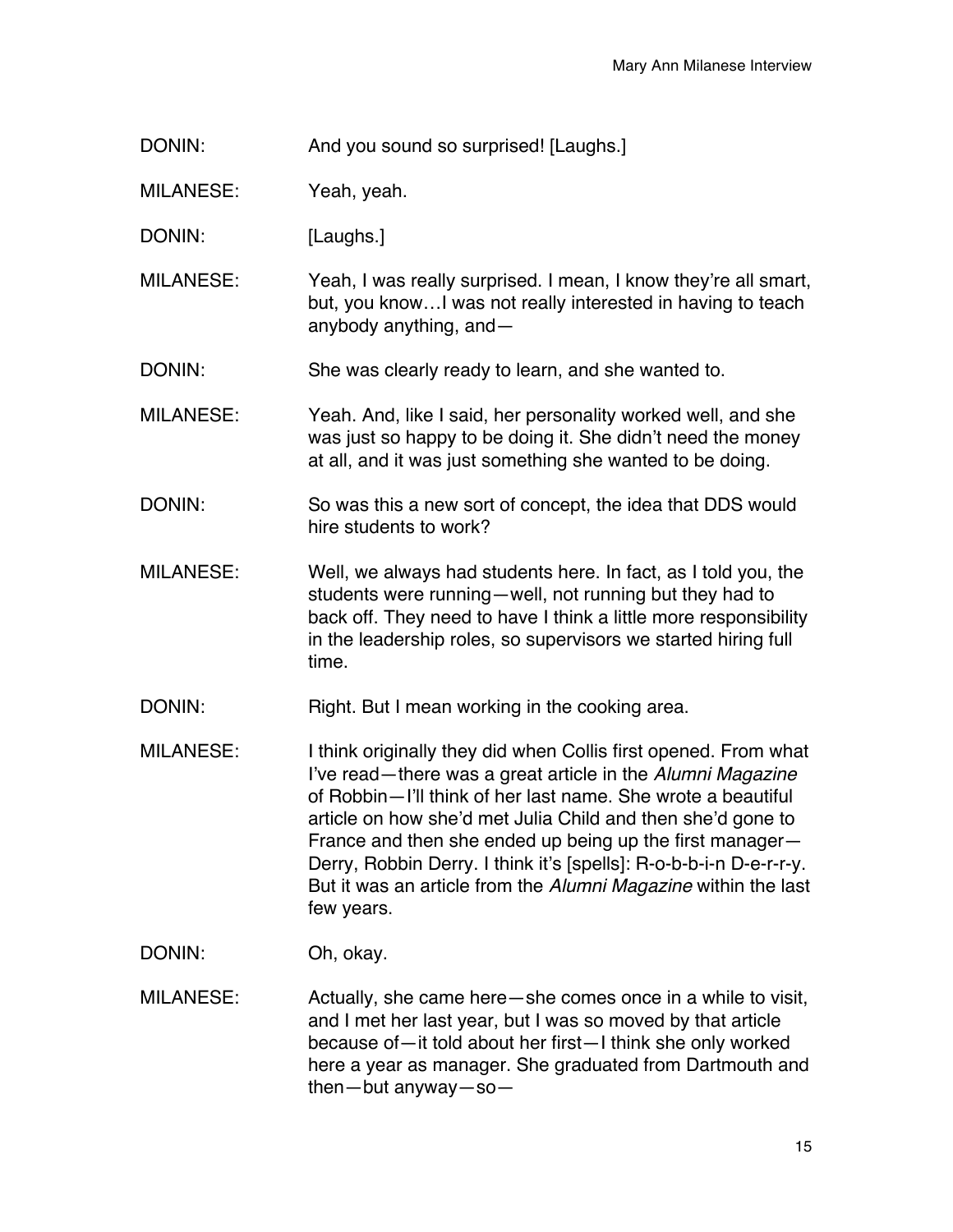- DONIN: So they had been having students.
- MILANESE: She was cooking—I mean, she would have 'em cooking, and it sounded like she had 'em doing everything. So—anyway, so—yes, but in the kitchen we had student cooks when I first was hired, but then when we started hiring more full-time cooks, they stopped it because it was not too reliable. I mean, they were having too much freedom, and we had less consistency, so—

So I started doing the bakers. But I just had Laura. And then Abby came. They just came along.

- DONIN: It was word of mouth, really.
- MILANESE: Yes.
- DONIN: You never advertised.
- MILANESE: No. No. And there were a couple of dry areas when I might have had a term without somebody, but I didn't really want to advertise. I wanted it to be somebody who was—you know, a lot of people just don't know we hire, and when they find out, they're interested. But, you know, some people just ask. Like, "Do you happen to hire?" But they've just come along.
- DONIN: That's wonderful.

MILANESE: Yeah. So it's helped connect me with what's going on because since we moved down into *this* kitchen—

- DONIN: You don't see them.
- MILANESE: No. Before, I would see the customers, I would see the student workers, and I would know, you know, if somebody was taking a piece of tea bread or whatever, and whatever they said, negative or positive, I would hear it.

DONIN: You heard it.

MILANESE: Now, you know, down here we would only hear word of mouth if somebody said something good or bad. So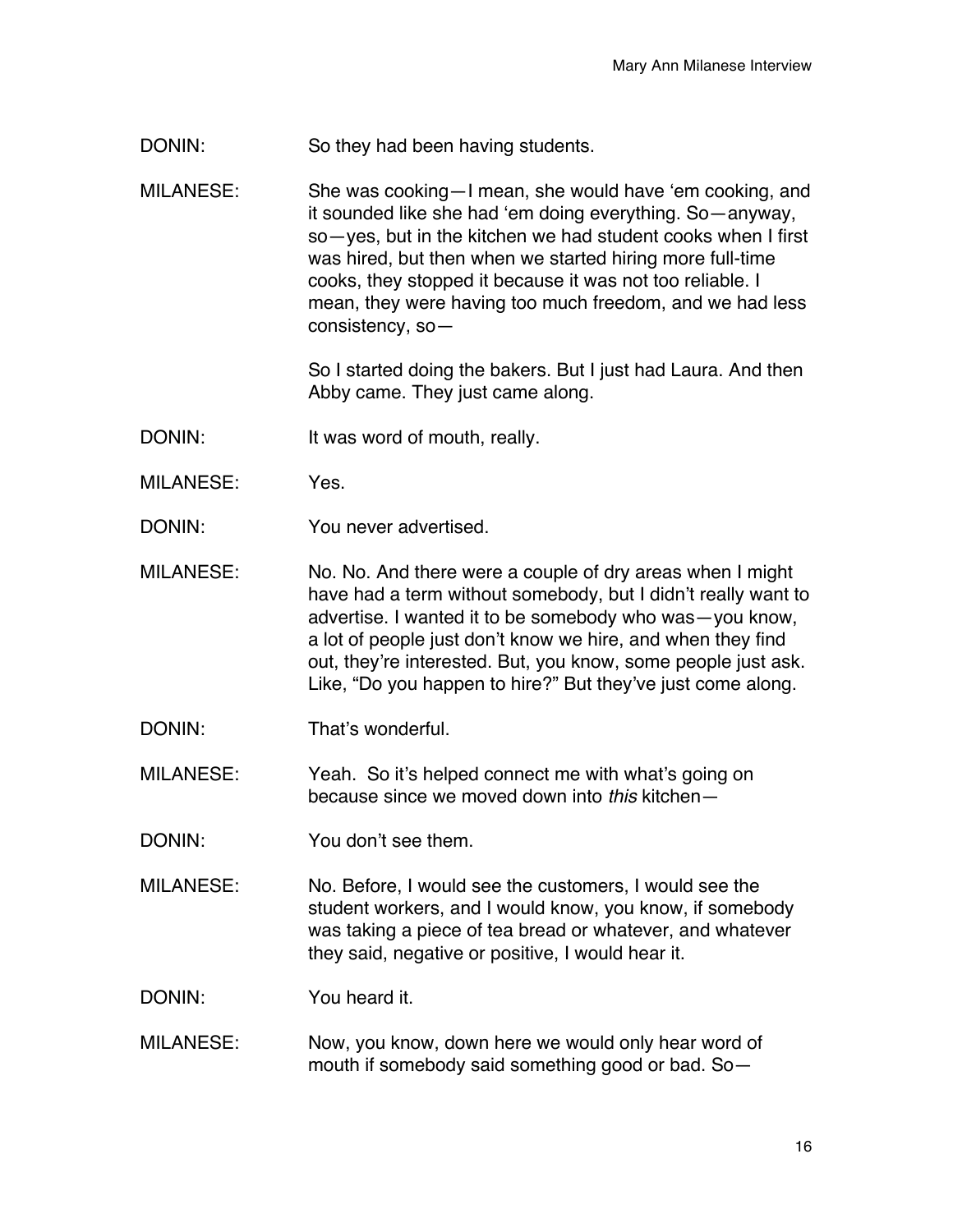DONIN: So the feedback—you're missing out on the feedback except what somebody tells you from upstairs.

MILANESE: Yeah, yeah.

DONIN: Yeah. Do you miss the student interaction?

- MILANESE: I didn't think I would, but I did really miss the way that was set up 'cause you felt more a part of what was going on, and now we're so isolated that, like I said, now my students sort of keep me connected with not only what's going on in the café—'cause I rarely can even get upstairs when it's busy, you know?
- DONIN: Right.

MILANESE: And what's goin' on on campus as well.

DONIN: And that's a pretty important piece of feeling like you belong here, is seeing people consume what you've created.

MILANESE: Yeah.

DONIN: You know, Ray [Crosby] was—When I interviewed Ray, so much of what he enjoys is the frontline interaction with the parents and the students.

- MILANESE: Yeah. Oh, yeah.
- DONIN: The students come in and bring their parents to introduce them.
- MILANESE: Yeah.
- DONIN: I think that's a wonderful way to feel tied to the Dartmouth community.
- MILANESE: Yeah, yeah.

DONIN: So you miss that interaction.

MILANESE: Yeah, we don't have any of that. And I'm not really an outgoing person. Ray's perfect for that sort of thing, you know.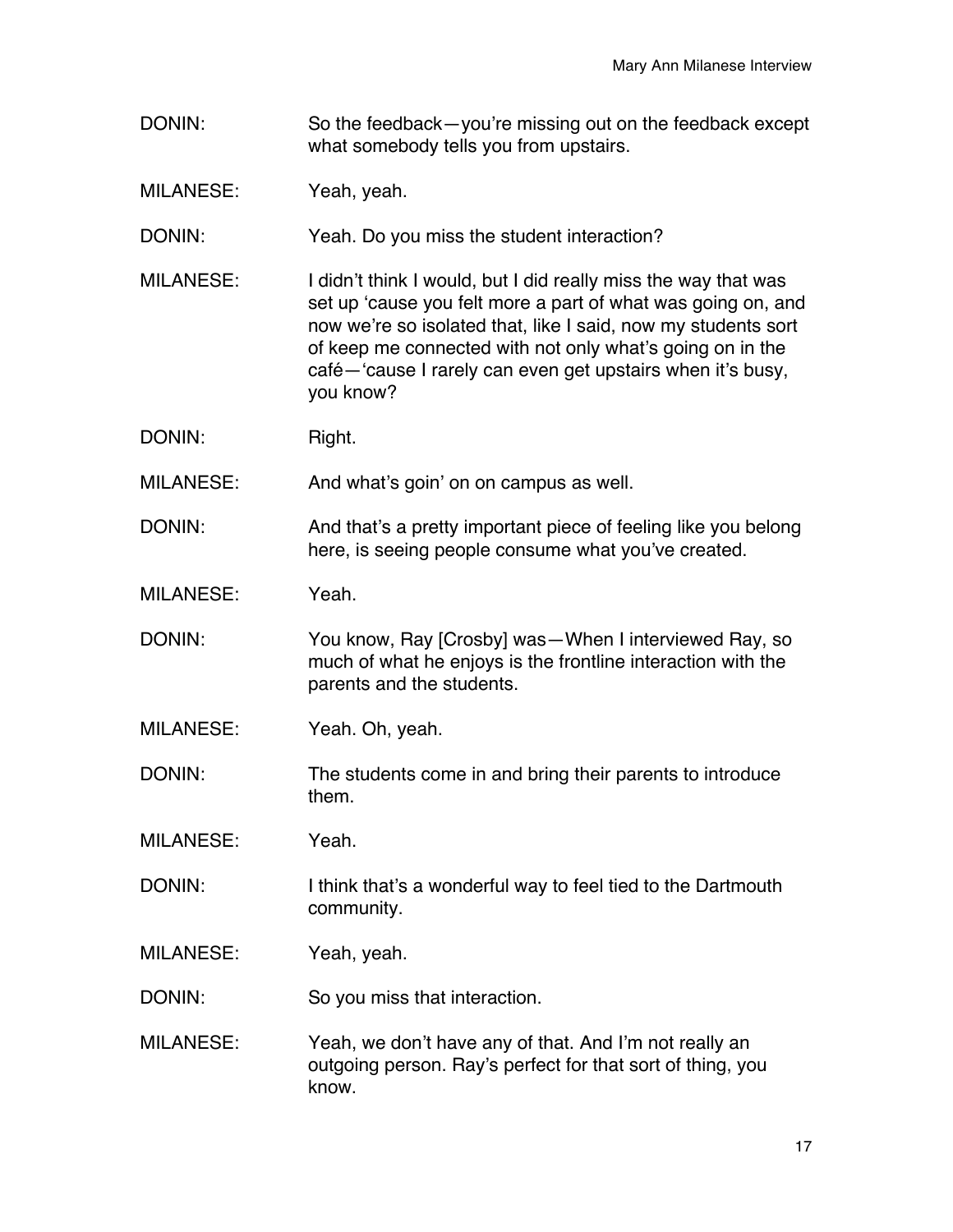| DONIN:           | [Chuckles.]                                                                                                                                                                                                                                                               |
|------------------|---------------------------------------------------------------------------------------------------------------------------------------------------------------------------------------------------------------------------------------------------------------------------|
| <b>MILANESE:</b> | And my-you know, the people people. And now, I only on a<br>small scale have experienced that with some of my students.<br>Sometimes I get to meet the families, or when they're<br>graduating it's sort of a big deal to see one of my students<br>graduating, you know? |
| DONIN:           | Yeah.                                                                                                                                                                                                                                                                     |
| <b>MILANESE:</b> | And I've kept in touch with some of them after, you know,<br>they've graduated.                                                                                                                                                                                           |
| DONIN:           | Sure.                                                                                                                                                                                                                                                                     |
| <b>MILANESE:</b> | So the first one that graduated was 2003, so $-$ she just sent<br>me a birthday card. She always sends me a birthday card<br>and a long-she's working on her second master's degree,<br>and she's married and has a little boy now.                                       |
| DONIN:           | Aw!                                                                                                                                                                                                                                                                       |
| <b>MILANESE:</b> | He's two and a half. And, you know, she's working on her<br>second master's in fine arts in novel writing, so-she always<br>wanted to be a writer, so she's happiest now that she's doing<br>what she always wanted to do. And so that's nice to see<br>that.             |
| DONIN:           | It's great.                                                                                                                                                                                                                                                               |
| <b>MILANESE:</b> | But she's kept in touch all this time.                                                                                                                                                                                                                                    |
| DONIN:           | And you clearly made an impression on her. I mean, you<br>were a part of her life at Dartmouth.                                                                                                                                                                           |
| <b>MILANESE:</b> | Yeah. No, it's nice that—her personality, too—I think she's<br>probably that with everybody she knows. But she makes you<br>feel that way.                                                                                                                                |
| DONIN:           | So does Collis have its own sort of personality in terms of-<br>you know, students have choices on campus of where they<br>can go to eat, and what is it that attracts the students to<br>Collis?                                                                         |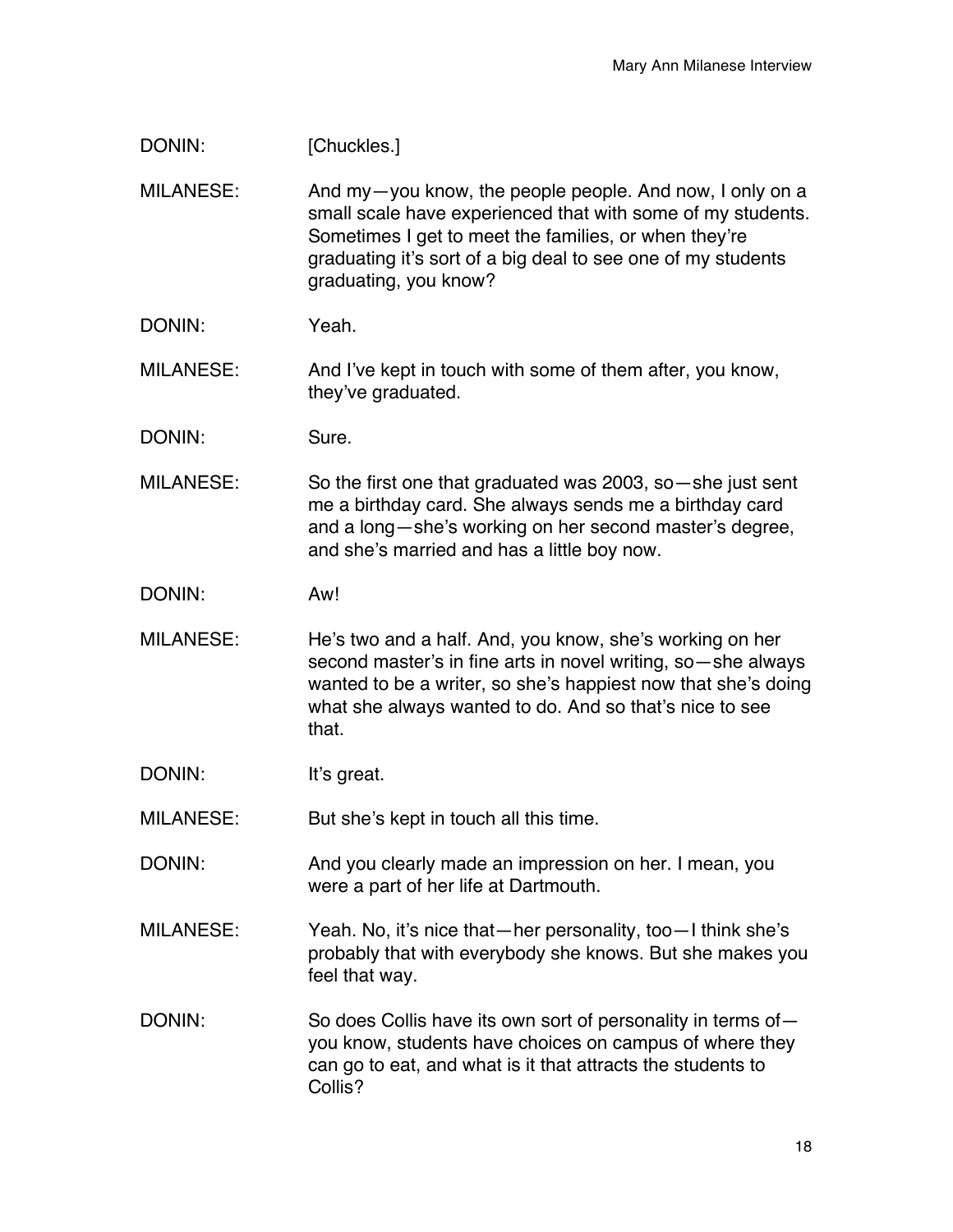- MILANESE: I wonder that sometimes because we must have the most patient customers ever because when I see what the lines are like, I can't believe that they're willing to wait as long as they have to wait. But one of my current students will say she just loves Collis, and she—there's just something about it. And I think if you read that article by Robbin Derry, you might see that there is some history that people might not even realize that's still—the heart of Collis, is still there, that—[Chuckles.] I don't know what it is. The people.
- DONIN: Is it the people?

MILANESE: I think a lot of it is the people that are very welcoming.

- DONIN: Yes. And the food.
- MILANESE: And the food is different than you'll get, maybe. Or I always thought it was different than—
- DONIN: How so, different?
- MILANESE: Well, from when *I* was cooking, I just thought that—because of the vegetarian items that we do. Again, maybe it's not it's changed in that sense, but we would do dishes that you wouldn't find other places.
- DONIN: Uh-huh. Do you think the staff here is more responsive to student input so that you'll—I mean, Ray referred to things like… There'd be a special cookie that was made for a student because he or she loved it so much.
- MILANESE: Oh, yeah.
- DONIN: Do you think people here respond more to the student likes and dislikes?
- MILANESE: Maybe. 'Cause I don't really know about the other places. Maybe because we're smaller and we do try to be accommodating. I don't know if other places do, but I know that we do, that we do things—we'll do things for one student, that one student. You know, if we have a student that can't eat this certain kind of bread, at times I've made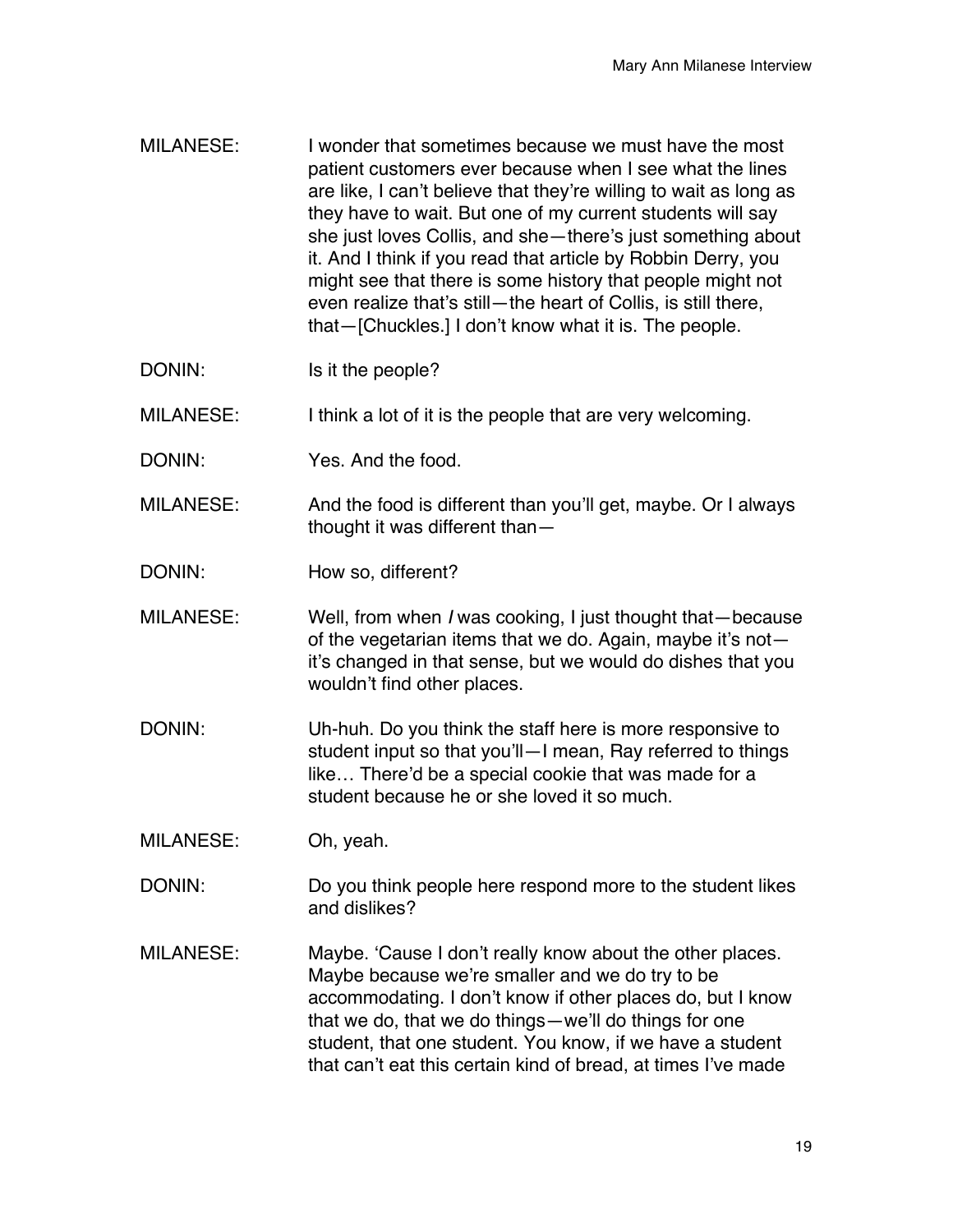breads for one gluten-free student. This is years ago, before there were so many gluten-free people.

- DONIN: Well, and there was an article recently in *The D*, in which you were talked about, about all the vegan offerings that are here.
- MILANESE: Yeah, I love doing that.
- DONIN: You've mastered—

MILANESE: Yes.

DONIN: - - You've mastered the vegan thing.

- MILANESE: Vegan—that's mostly all that *I'll* eat for baked goods, is the vegan ones. I feel less guilty about, that they tend to be whole grain and healthier overall. I mean, it's still a lot of sugar in the sweet things, but I think that people are maybe becoming more aware of that, and if they're gonna eat something sweet—there is quite a following for the vegan baked goods, and most of them aren't vegan because I don't think there's that many vegans on campus. People—it might even stem from some of the students that I've had that are good at publicizing. They'll send out blitzes and tell what the vegan baked goods are on any given day, and I think they make people aware and that it's not something strange necessarily.
- DONIN: Well, and obviously I think advice from their peers probably goes a lot further than, you know, any kind of advertising that the college would do.
- MILANESE: Yeah. That's right.
- DONIN: They trust the word of mouth-

MILANESE: Yes, yeah.

DONIN: — — of the students.

MILANESE: And if there's—I know sometimes I would tell Kelly a veg- actually, I have one vegan student now, and I've had—Kelly was probably my first vegan student. But she would really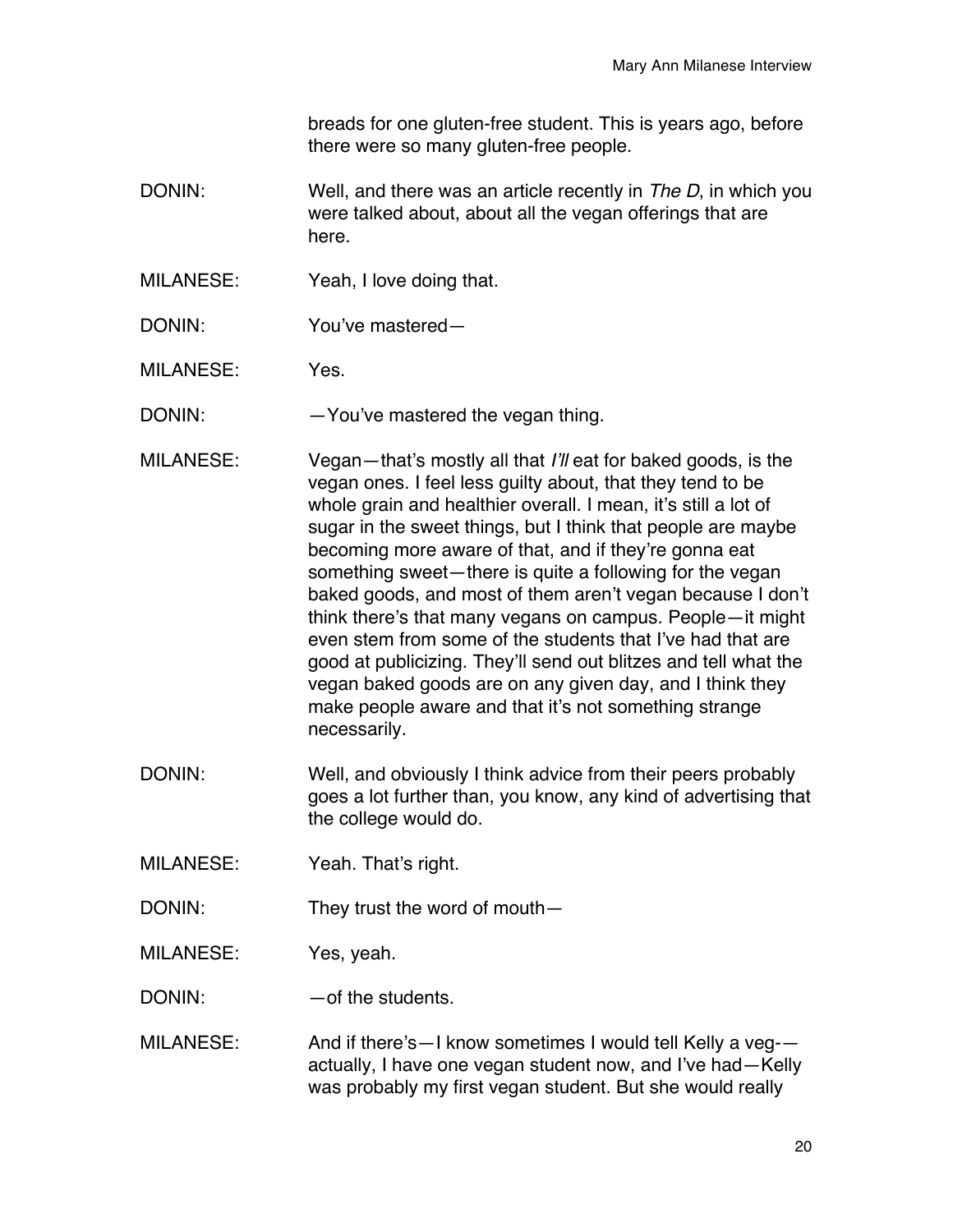publicize—she started a little note she'd send to everybody, and she'd come in on a daily basis and look to see what we had vegan, and she'd tell people, or I'd tell her. I'd blitz her and say, "I just made this today, Kelly." And then she'd tell— [chuckles]—you know, write to her, or tell all her sorority sisters.

DONIN: That's great! Yeah.

MILANESE: You know. So they—I think it really helped to raise some awareness of the vegan things that—

DONIN: And you do post your menus on your website now.

MILANESE: Yes. The baked goods, not.

DONIN: Oh, I see.

MILANESE: They're done—they haven't asked me for any of this. I decide really pretty much on a daily basis what I'm gonna make—the sort of things we have all the time. You know, on Wednesdays we have blueberry muffins, or Fridays we could not go without having [chuckles] chocolate chip scones.

DONIN: I see. I see.

MILANESE: But basically there's not too many things we have regularly like that on a given day.

DONIN: Oh, so it's different every day.

MILANESE: Yeah.

DONIN: Wow. That's amazing. That is just amazing.

MILANESE: And I think that, again, that might be part of Collis's attraction, is the—you don't know what it's gonna be.

DONIN: Right. And, you know, despite the fact that the size here is a challenge in terms of accommodating all the students who wanna eat here, that's probably a plus side to make it seem a little less institutional?

| MILANESE:<br>Yeah. |  |
|--------------------|--|
|--------------------|--|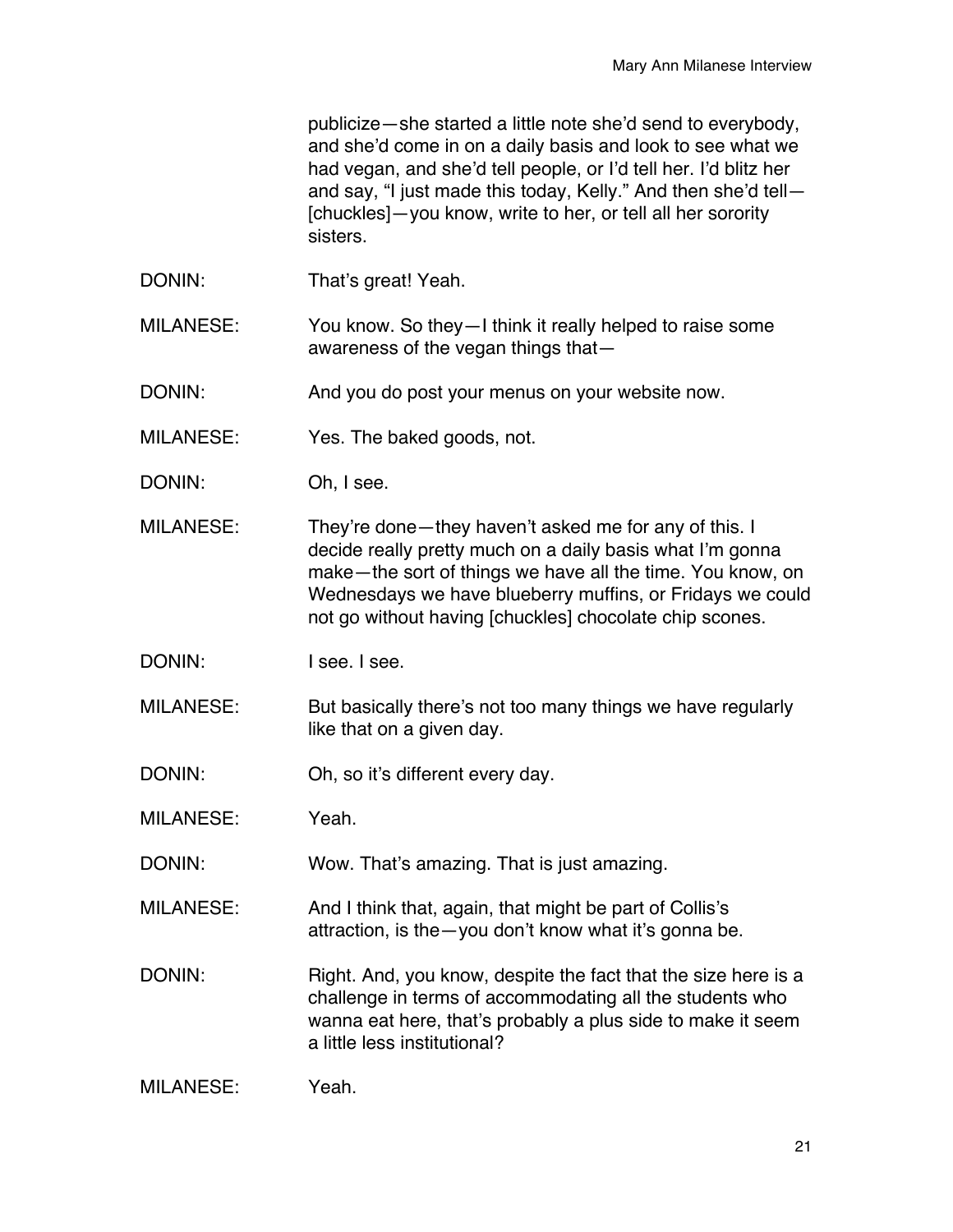DONIN: And a little more like home?

MILANESE: Mm-hm.

DONIN: And welcoming? I don't know. I'm totally making that up. [Laughs.]

MILANESE: No, but I think you're probably right. It does have that, even though you can't really have a servery without it feeling institutional. I think the people have a lot to do with it. They make the students feel at home, and I think the parents feel good that their students are eating here.

- DONIN: Here, right.
- MILANESE: I did have one woman that came up during a graduation. I was sitting upstairs, actually copying some recipes during graduation, and a woman came up—she looked like—I would say she was grandmotherly looking. I don't know if she was this girl's mother or grandmother or what the relationship was, but—Rebecca was the cook at the time, and the woman said our names, "Mary Ann" and "Rebecca." She said, "I want to thank you for"—[chuckles] the girl must have been embarrassed, but she didn't act, "I wanna thank you for taking care of my baby"—
- DONIN: [Laughs.]

 $MILANESE:$  - or something like that, but the mother would say that, "feeding my baby for these last four years," something like, "When her tummy is happy, she's happy." You know, "She always liked to eat at Collis." You know, that really is one of the few times that I've had any interaction with a parent, or grandparent, that I didn't know, you know. And so this obviously, this girl had been eating—always ate at Collis, and so—and that was pretty nice.

- DONIN: So is there any sense of competition among the different dining halls, I mean…?
- MILANESE: I think we do different things. I don't really think of it as competition.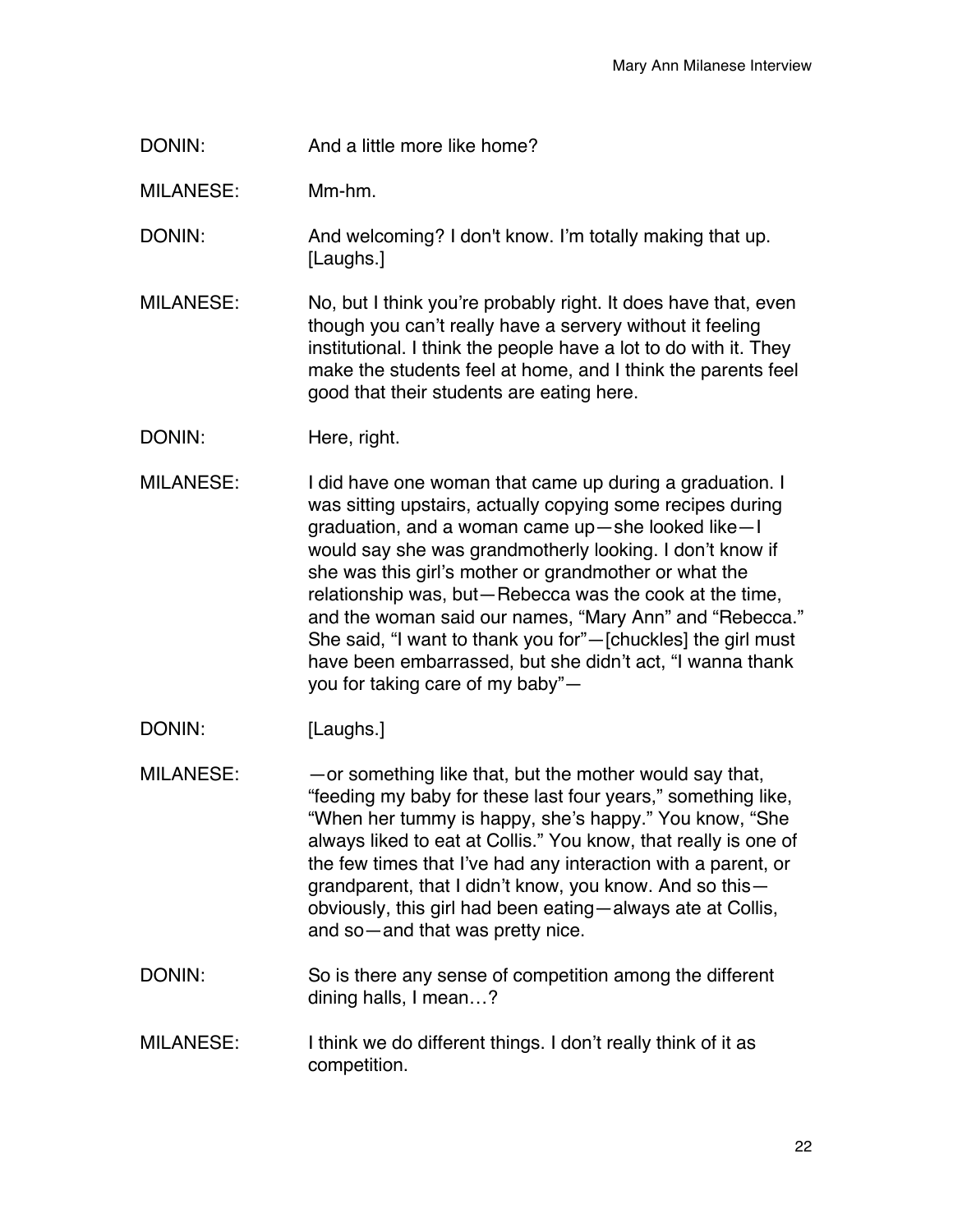DONIN: So does each dining hall—do you have the sense that each dining area has a different kind of personality, if that's the right word? MILANESE: Well…I think so. DONIN: You know, some of them maybe stay open later or-MILANESE: Yeah. DONIN: — some of them are - I don't know. MILANESE: 'Cause we have Late Night, which is a separate entity, even though it operates—that has a different personality, probably, and it has a whole different clientele than maybe Collis. DONIN: Oh. And different people cook for that? MILANESE: Yeah, and they serve more fried things and, you know, more—you know, junk food. It's different—you know, what you want for late-night studying, so it is different. It's not— Collis has—we've always been known as "from scratch" you know, more homemade food that probably you wouldn't get at '53 or at—like, so we have our own niche. And so that's probably part of our personality. But, again, I think the homeyness—that people maybe do feel more at home here. DONIN: Right. MILANESE: And, again, I think that people up there have a lot to do with it. DONIN: Yup, right. The face of Collis. MILANESE: Yeah. DONIN: Yeah. So-you know, this whole project we're doing is about the Dartmouth family, the Dartmouth community. I mean, did you feel welcome when you first came here, like you belonged, or were you intimidated by being here? MILANESE: I was first intimidated because, you know, Dartmouth is-it's an Ivy League school, and, I don't know, I didn't know what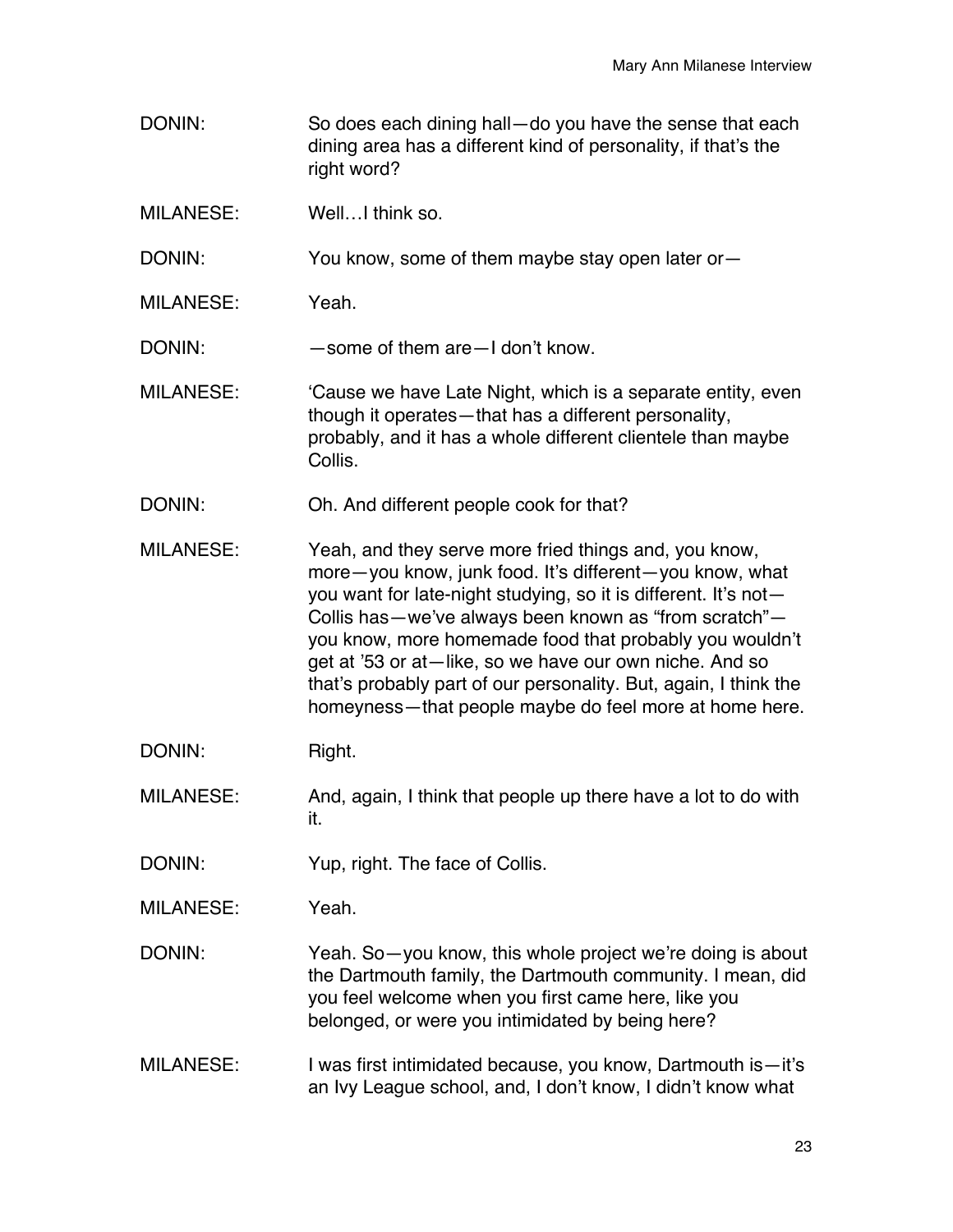to expect. But, as I said, I was put at ease on the first day, but I never really felt too much a part of the community, probably because I live so far away, and I wouldn't spend too much non-work time on campus because I'd spent so much time driving and, you know, working. So I didn't feel necessarily isolated, but I didn't feel too much a part of the—

- DONIN: The whole family.
- MILANESE: Yeah.
- DONIN: Did you feel a sense of—like you belonged to the—there was a Collis family that you belonged to?
- MILANESE: I did when I first came here because it was all—the cooks—I felt we had quite the camaraderie with the cooks because we were the only full-time workers. And when we had as many as five cooks and we all loved what we were doing, it was the first time I really, I think, had a job where there were other people. Usually I was the only one—
- DONIN: Yes, I see.
- $MILANESE:$   $-$  in that position. There were other people, and we would egg each other on if we'd—we'd actually have time to look at a cookbook then, during the workday. And we'd be up in the—we actually had our own little office.
- DONIN: Wow.
- MILANESE: And we'd say, "Oh, look at this recipe," and then one of the other cooks would say, "Well, go make that right now!"
- DONIN: [Chuckles.]
- MILANESE: You know, I'd never experienced that before, and we were excited for each other. And the other thing is it felt like Christmas every day, that we had *all* the ingredients—
- DONIN: That you needed.
- MILANESE: Yes! And I was just overwhelmed by *that*, that any recipe I found, if I don't have it here today, I can have it tomorrow. And I was encouraged to do it. Money didn't seem to be an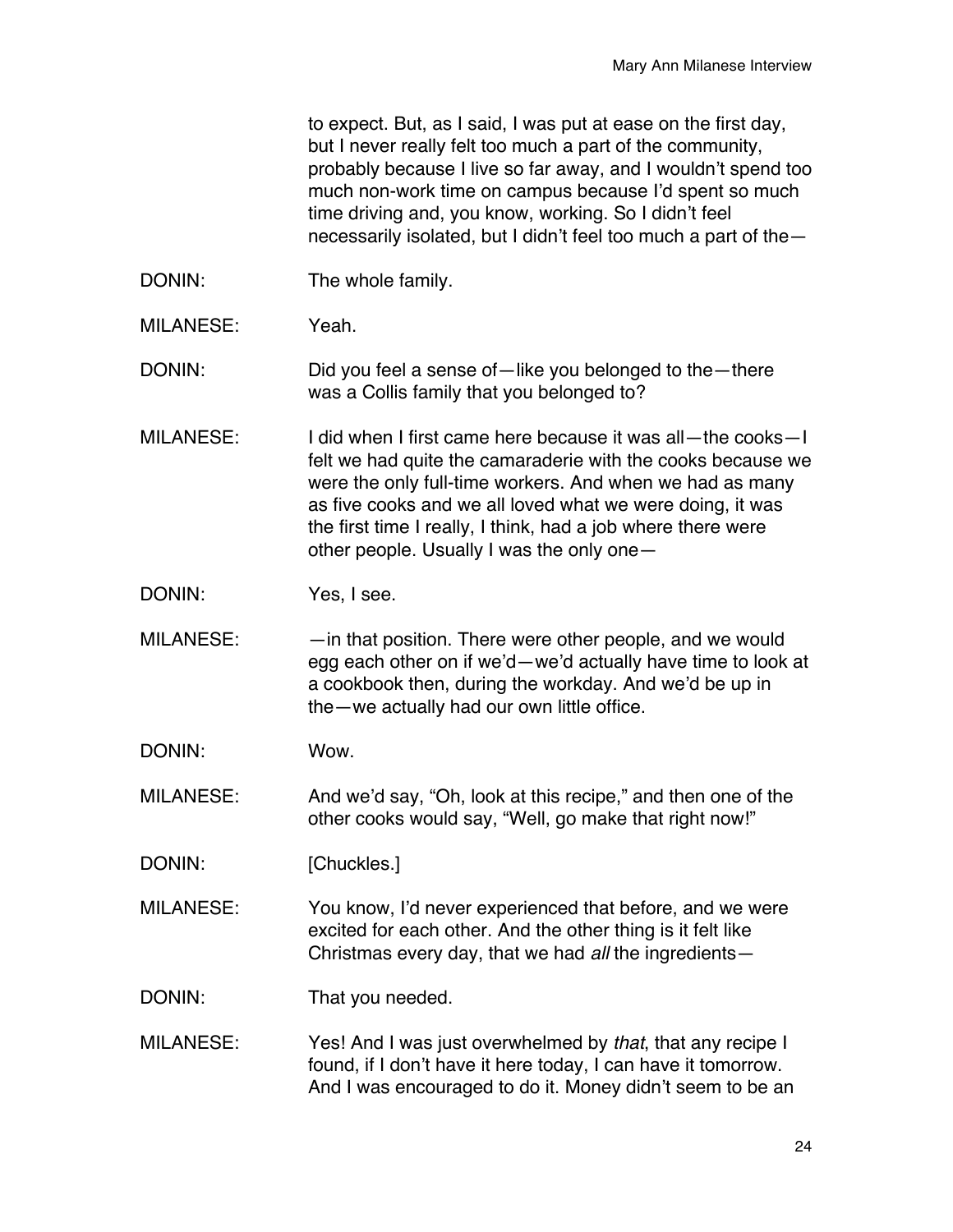object. I mean, I've always been in places where we were on tight budgets, and so I was always conscious of that, and I didn't want to waste anything. But the fact was that we could get any ingredient we wanted to get, and there were people that—you know, *that* was my community, was my coworkers. Now, there's only two of us. There's Dylan [Griffin] and I. There's one baker and one cook. I mean, he's a chef, and he's a trained chef, and he's not really into baking *per se*. I mean, we can talk on a certain level, but he has a different attitude than I do. So I miss that.

I had an assistant, Kate, who hopefully will be coming back this fall, but—and she worked at the old Collis with me, and she's been helping me over the last couple years, but she's been out for a few months. And so we could renew that sort of relationship, and, you know, we'd have our books and— "Oh, look at this recipe" and "Let's try that" or "You know, you haven't made that for a long time" and, "Try that." We're excited about that, the things we can make. I don't know, I still get excited after 25 years, and I don't think if I worked here 50 years, I don't think I would lose that, trying to find new things to do.

- DONIN: Yeah.
- MILANESE: You know, I'm sure my energy is less than it was, but I still want to do it.
- DONIN: Sure, sure.
- MILANESE: So—
- DONIN: Are you still encouraged to try things and bring in new recipes?
- MILANESE: Oh, all the time. In fact, Mike [Ricker] even brings some that he's found. He'll say, "Oh, look at this." And, you know, it'll be some off-the-wall recipe. Or he'll say, "Just try that right now." And in the summer, he'll—you know, when he knows there's time here—"Make that." Or last summer, it was a magazine article, and they had a recipe for corn ice cream. He said, "Here, make—you know, try that." And I have my ice cream maker. I keep it in the freezer if I want to make a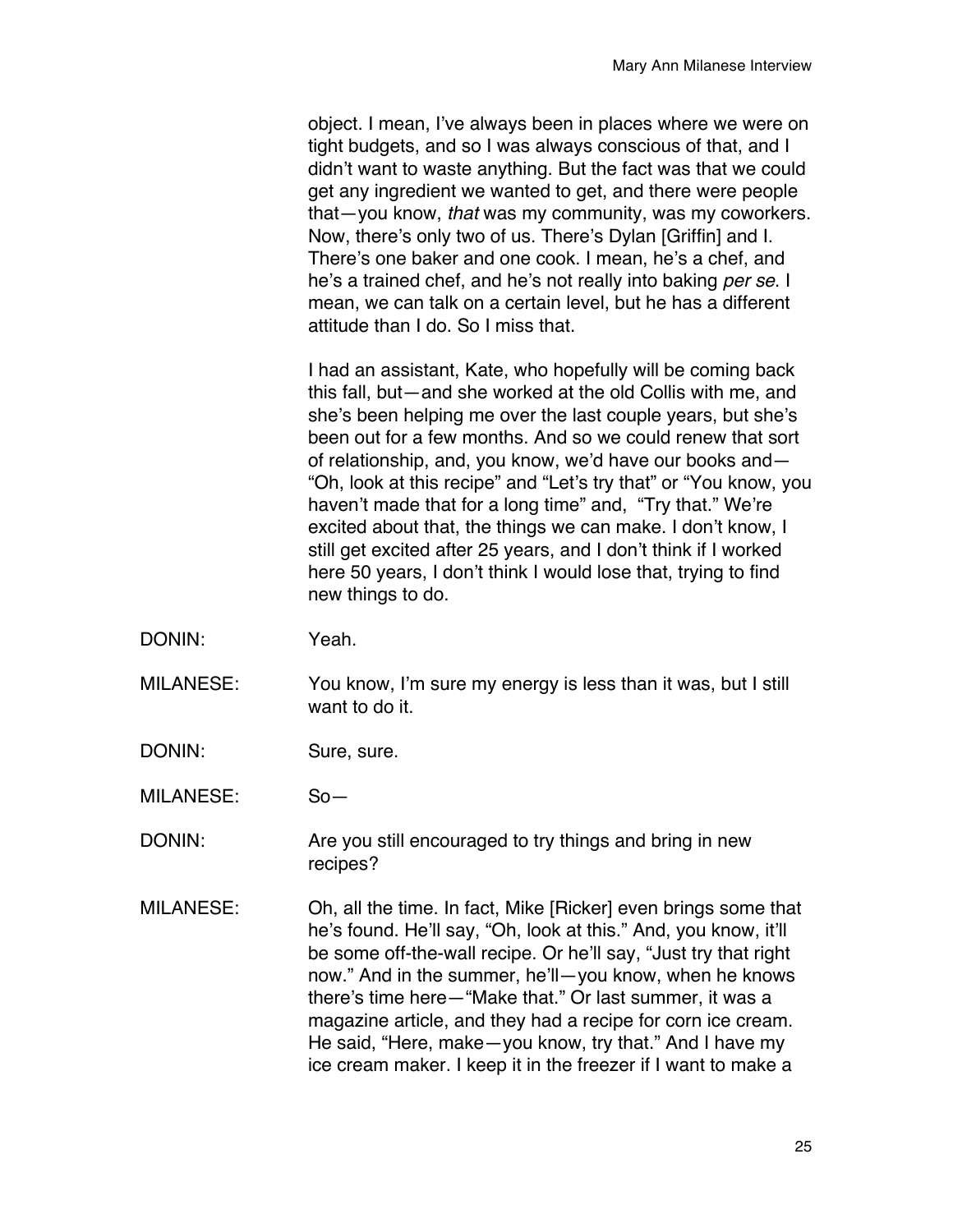little batch of ice cream for downstairs. He says, "You try this." And Dylan had some corn, and so I made it that day.

| DONIN:           | Amazing.                                                                                                                                                                                                                                                                                                                                    |
|------------------|---------------------------------------------------------------------------------------------------------------------------------------------------------------------------------------------------------------------------------------------------------------------------------------------------------------------------------------------|
| <b>MILANESE:</b> | And it was terrible!                                                                                                                                                                                                                                                                                                                        |
| DONIN:           | [Laughs.]                                                                                                                                                                                                                                                                                                                                   |
| <b>MILANESE:</b> | It was made with—actually, I didn't think it was that bad, but<br>most people hated it. The corn was probably rather mature,<br>so it was very sweet?                                                                                                                                                                                       |
| DONIN:           | Yeah.                                                                                                                                                                                                                                                                                                                                       |
| <b>MILANESE:</b> | I think maybe with the younger corn it would have been<br>better, but you had to boil the corn cobs, take the corn off,<br>boil the cobs, use that liquid-it was coconut milk; it was<br>vegetarian. It was really a long recipe to make. But, again, it<br>was the summer, and it was fun, so, you know, it was the<br>kind of thing that- |
| DONIN:           | You're supposed to do.                                                                                                                                                                                                                                                                                                                      |
| <b>MILANESE:</b> | And Mike likes us to do that, too. He does encourage it.                                                                                                                                                                                                                                                                                    |
| DONIN:           | Right.                                                                                                                                                                                                                                                                                                                                      |
| <b>MILANESE:</b> | So, you know, it was fun, and everybody hated it. [Laughs.]                                                                                                                                                                                                                                                                                 |
| DONIN:           | [Laughs.]                                                                                                                                                                                                                                                                                                                                   |
| <b>MILANESE:</b> | But now we joke about it. But, you know, again, you learn.                                                                                                                                                                                                                                                                                  |
| DONIN:           | So has the personality of the college changed? I mean, over<br>the years-you've been here 25 years. For instance, does<br>who the president is - does that trickle down to how things<br>feel to you?                                                                                                                                       |
| <b>MILANESE:</b> | It definitely does. I think the only president that I-well, at<br>first I didn't have blitzmail or whatever. I don't know when<br>that came about, but I didn't become computer-friendly until<br>probably the mid to late '90s anyway, so I wasn't reading<br>maybe anything-well, unless the president sent letters.                      |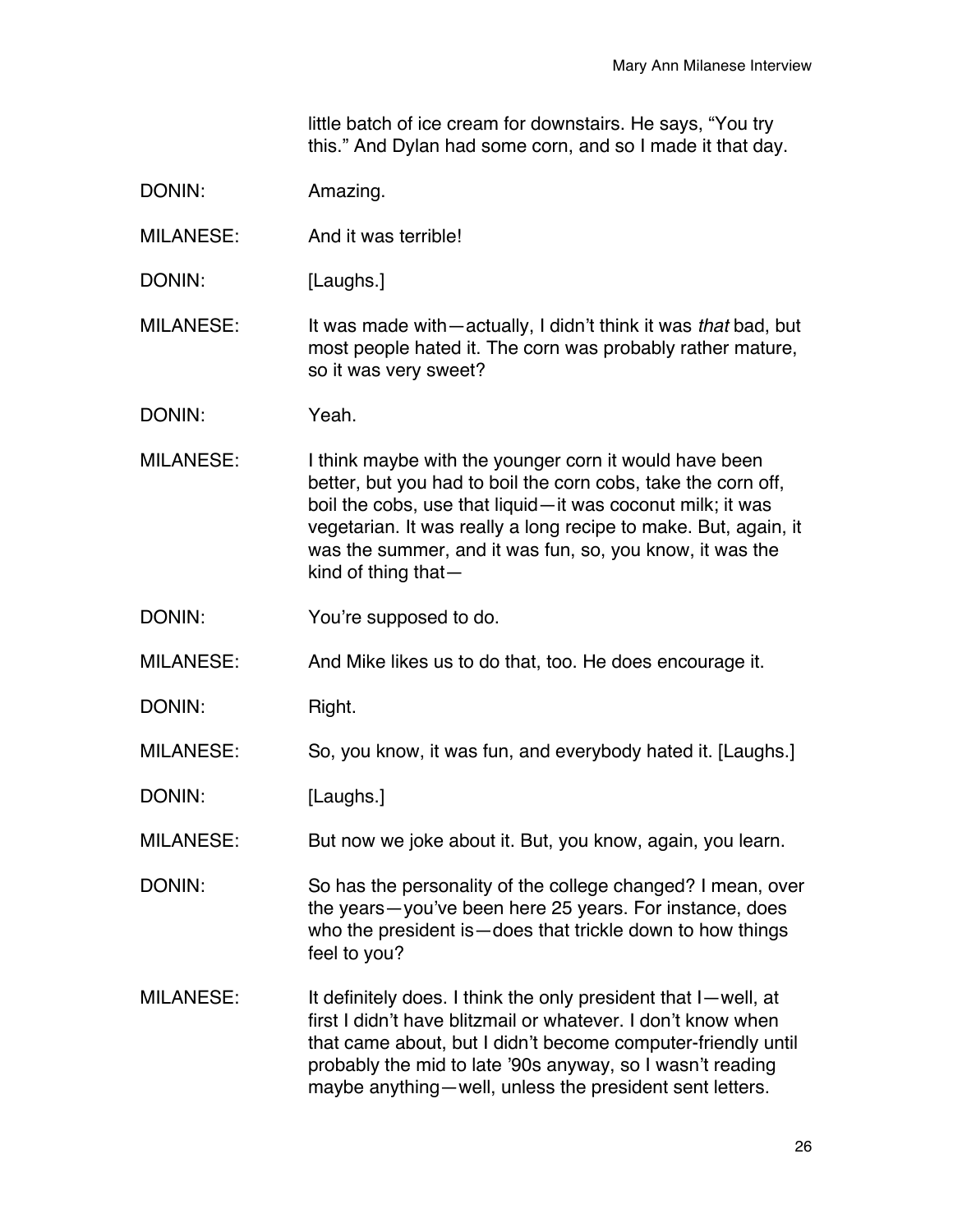|                  | I really was intrigued by President Wright and his—I never<br>met him. I guess I did hear him speak once, but I felt-<br>through his letters, I could feel his personality, and I felt more<br>a part of the community than I have with any other president.<br>And I don't know, it might just be—it's probably his<br>personality coming through. But he's a very warm person,<br>$and -$                                                                                                                                                                                                                                                               |
|------------------|-----------------------------------------------------------------------------------------------------------------------------------------------------------------------------------------------------------------------------------------------------------------------------------------------------------------------------------------------------------------------------------------------------------------------------------------------------------------------------------------------------------------------------------------------------------------------------------------------------------------------------------------------------------|
| DONIN:           | Right. I think his personality does come through.                                                                                                                                                                                                                                                                                                                                                                                                                                                                                                                                                                                                         |
| <b>MILANESE:</b> | Yeah.                                                                                                                                                                                                                                                                                                                                                                                                                                                                                                                                                                                                                                                     |
| DONIN:           | And he expresses it well.                                                                                                                                                                                                                                                                                                                                                                                                                                                                                                                                                                                                                                 |
| <b>MILANESE:</b> | Yeah. So, yeah, it does depend on who they are, but-                                                                                                                                                                                                                                                                                                                                                                                                                                                                                                                                                                                                      |
| DONIN:           | And how do you feel-you know, I realize your exposure is<br>so limited because you are down here in the kitchen the<br>whole time-                                                                                                                                                                                                                                                                                                                                                                                                                                                                                                                        |
| <b>MILANESE:</b> | Yeah.                                                                                                                                                                                                                                                                                                                                                                                                                                                                                                                                                                                                                                                     |
| DONIN:           | So when things are going on in the community, do you get<br>involved in thinking about them or talking about them?                                                                                                                                                                                                                                                                                                                                                                                                                                                                                                                                        |
| <b>MILANESE:</b> | Sometimes.                                                                                                                                                                                                                                                                                                                                                                                                                                                                                                                                                                                                                                                |
| DONIN:           | You know, whether it's budget cuts or - you know, good<br>things or bad things going on. Yeah, it trickles down to you, I<br>assume.                                                                                                                                                                                                                                                                                                                                                                                                                                                                                                                      |
| <b>MILANESE:</b> | Yeah. A lot of times I don't know, but Dylan tends to read the<br>newspaper, and he'll say, "Did you see this?" or he'll bring it<br>up, and we might talk about it. And I do get, you know, the<br>updates in the newsletters on my e-mails now, so I do try to<br>keep in touch with some things like that, 'cause it does-it<br>can affect me. And when we were having all the budget cuts<br>and people were getting laid off, I definitely felt that a bit. I<br>wasn't-I didn't think my job was, you know, threatened, but<br>it coulda been. You never know-if they just decided to close<br>Collis altogether-you know, I mean, they could have. |
| DONIN:           | Right. I think everybody felt vulnerable.                                                                                                                                                                                                                                                                                                                                                                                                                                                                                                                                                                                                                 |
|                  |                                                                                                                                                                                                                                                                                                                                                                                                                                                                                                                                                                                                                                                           |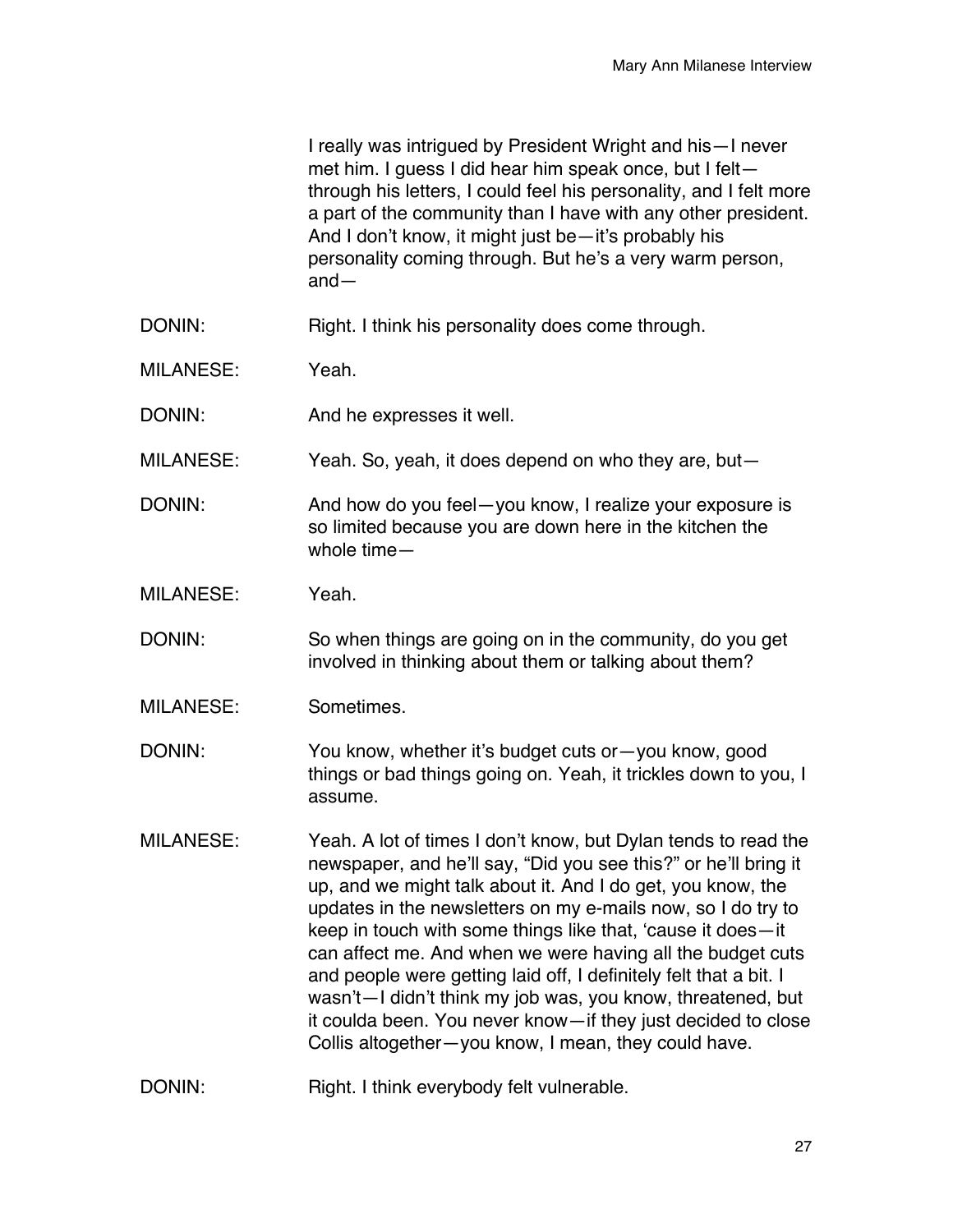- MILANESE: Yeah, that was the scariest it's been. It seemed like there was one other time when DDS was having problems, and I wasn't worried about my job, but, you know, they shut the raises right off. There's only been—I don't know if there's been more than one year. Maybe it was only one year or two in which we didn't get any raise at all. But, you know, I don't really care about the money per se, but it's just what that means is if, you know, the college isn't doing that well, so—
- DONIN: Right. Now, are you all members of the union? Do you have to join the union?
- MILANESE: No, no, we're the only non-union food service.
- DONIN: Oh, that's interesting.
- MILANESE: Yeah.
- DONIN: I guess Ray told me that, yes. And is that a good thing or a bad thing?
- MILANESE: It's a good thing. I wouldn't want to be union. I was in the union for one year. I didn't tell you that I did—we did close for a year back in '92, at the end of '92, so in '93 I worked over at Byrne Hall. When they first opened, I worked over there. Andrea hired me to do what I did over here, so in essence I was doing baking and vegetarian entrées and soups. So I did that for a year.

So I had to join the union, in which case—I'd been here four and a half years, and I had to take a cut in pay because they had to put me down as a Grade 1 so I wouldn't be threatening any other people's jobs, so they had to make me a Grade 1, and I made less money. I didn't feel like—the union didn't help me out at all in that. So I only worked there 'til we opened here back in the following January.

- DONIN: So you must have been glad.
- MILANESE: Yeah. I didn't—I think there were only two of us that came back when we reopened. The other cooks found jobs elsewhere. But I was definitely gonna come back. They said I could stay there and they would have made me a Grade 5,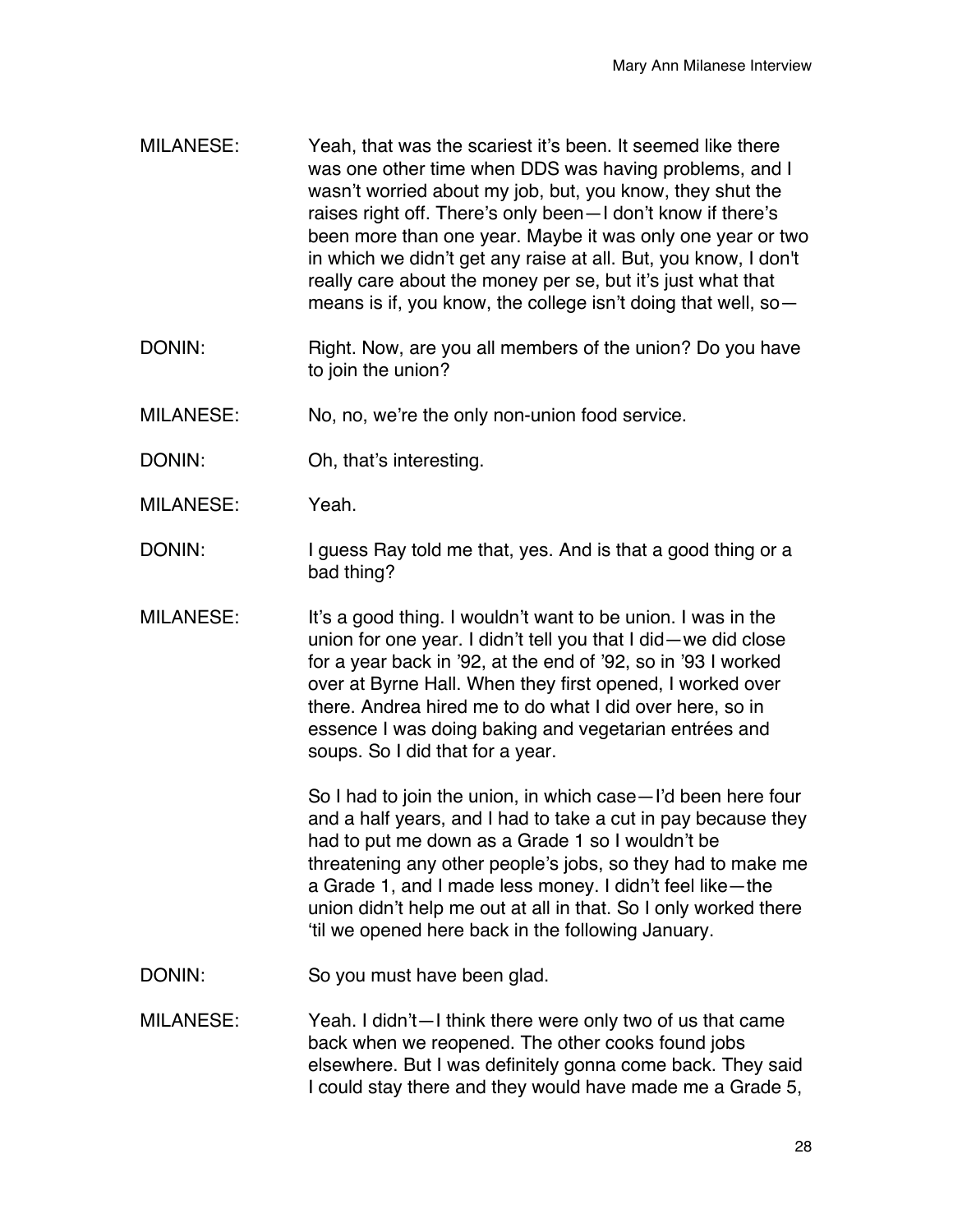|                  | which I don't know what that is, but I came back here and<br>they gave me the raise I would have gotten even though I<br>wasn't there. I don't know, they gave me a couple of raises,<br>and then after three months they gave me-I don't know,<br>within the year I got I don't know how many raises. And, you<br>know, I don't think I lost too much money from working over<br>there, 'cause I did a lot of overtime 'cause I was overworked.<br>They did a lot of catering, and, I mean, I didn't like it at all. |
|------------------|-----------------------------------------------------------------------------------------------------------------------------------------------------------------------------------------------------------------------------------------------------------------------------------------------------------------------------------------------------------------------------------------------------------------------------------------------------------------------------------------------------------------------|
|                  | Andrea was very nice to me. She'd get me anything I<br>wanted. She liked my attitude because there's a different-it<br>would be a different attitude with the union people. To me, I<br>don't know, I just never want to be union.                                                                                                                                                                                                                                                                                    |
| DONIN:           | Maybe that's what makes Collis feel different to people.                                                                                                                                                                                                                                                                                                                                                                                                                                                              |
| <b>MILANESE:</b> | Yeah.                                                                                                                                                                                                                                                                                                                                                                                                                                                                                                                 |
| DONIN:           | That they're not union?                                                                                                                                                                                                                                                                                                                                                                                                                                                                                               |
| <b>MILANESE:</b> | Maybe. I don't know what it is about why the union would<br>make people's attitude different, but it just feels different to<br>me. We've never even taken a vote on the union since I've<br>been here. I know there's a few people that would like it, but<br>for the most part, I don't think people want it here.                                                                                                                                                                                                  |
| DONIN:           | So that doesn't impact your feeling of belonging or not<br>belonging, being in the union or not in the union.                                                                                                                                                                                                                                                                                                                                                                                                         |
| <b>MILANESE:</b> | No, I don't think so.                                                                                                                                                                                                                                                                                                                                                                                                                                                                                                 |
| DONIN:           | Because you're all together here, sort of.                                                                                                                                                                                                                                                                                                                                                                                                                                                                            |
| <b>MILANESE:</b> | Yeah.                                                                                                                                                                                                                                                                                                                                                                                                                                                                                                                 |
| DONIN:           | It sort of feels like it's - you are you own family here.                                                                                                                                                                                                                                                                                                                                                                                                                                                             |
| <b>MILANESE:</b> | Yeah.                                                                                                                                                                                                                                                                                                                                                                                                                                                                                                                 |
| DONIN:           | The Collis workers are their own family.                                                                                                                                                                                                                                                                                                                                                                                                                                                                              |
| <b>MILANESE:</b> | Yeah, yeah.                                                                                                                                                                                                                                                                                                                                                                                                                                                                                                           |
| DONIN:           | Their own community.                                                                                                                                                                                                                                                                                                                                                                                                                                                                                                  |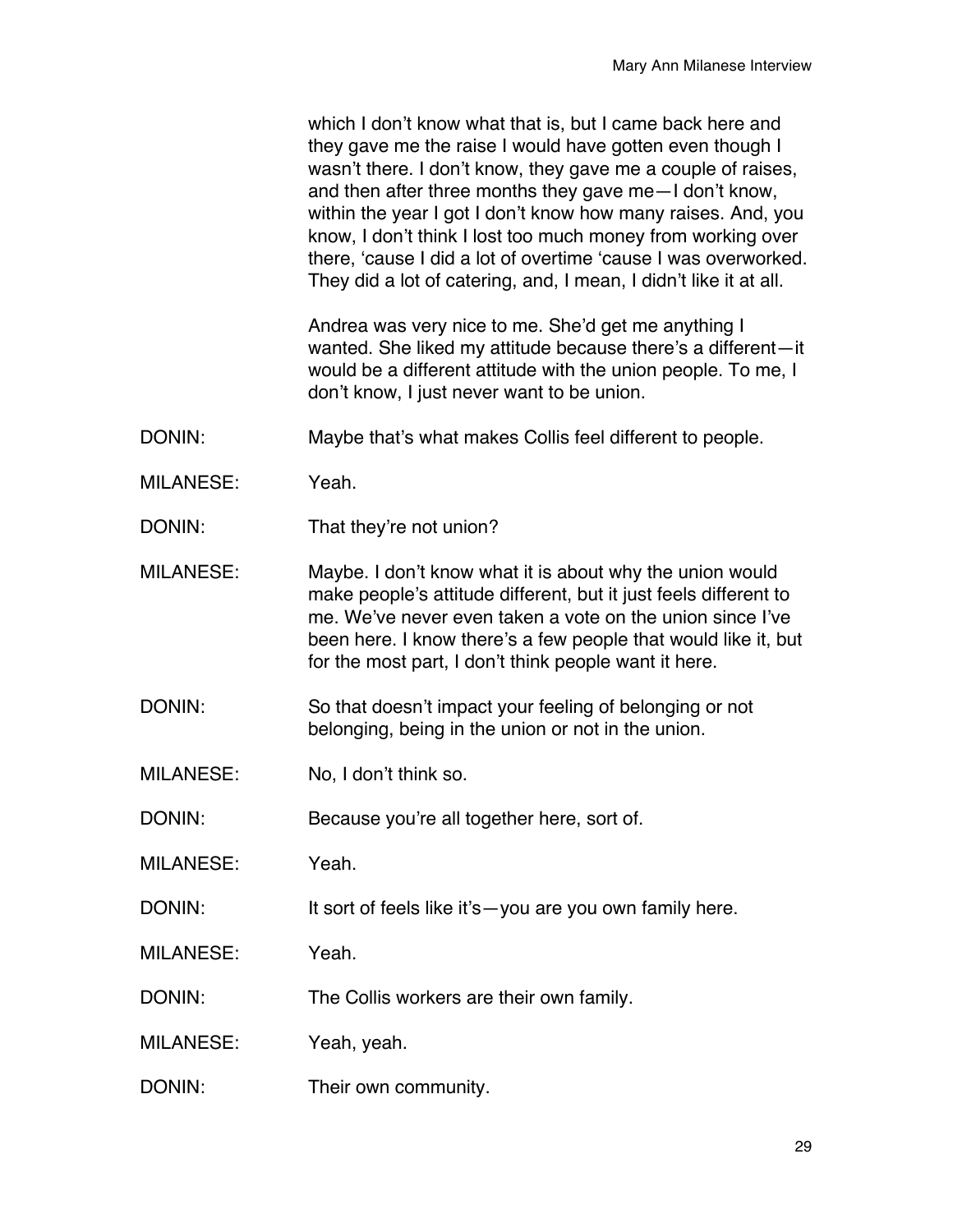- MILANESE: Yeah. And I like that—the people that we have in the kitchen—we have a good core of workers, and we've all been here—well, Dylan's the least. He's been here, I don't know, maybe only a year and a half. But everybody else has been here around 10 or 15 years, I think.
- DONIN: That's a good sign.
- MILANESE: And they're all—everybody in the kitchen—they just go about what they're s'posed to do. You know, you don't have to worry about anything. Everybody does their job and we get along.
- DONIN: Right, right.
- MILANESE: The other people upstairs, we don't know as well. But—you know, we hardly ever see Ray. Every once in a while, I have to go up and say hi, but we don't see him 'cause they're tied to their stations up there. We're a little freer, in a sense. But, like I said, I don't get upstairs too much 'cause a lot of times I do have things in the oven, and I just can't—
- DONIN: You're down here.

MILANESE: Yeah. Even on my lunch break, I can't always—

- DONIN: Go anywhere.
- MILANESE: I can come out in the atrium and eat, but I got my buzzer set, and I could technically ask Dylan, I guess, if he'd watch it, but I don't like to bother anybody else. They've got their own jobs to do.
- DONIN: Right, exactly.
- MILANESE: And sometimes I can arrange it so everything comes out, and then I have lunch, but it doesn't always work out that way, so. [Chuckles.]
- DONIN: So you're just totally swallowed up by-
- MILANESE: Yeah.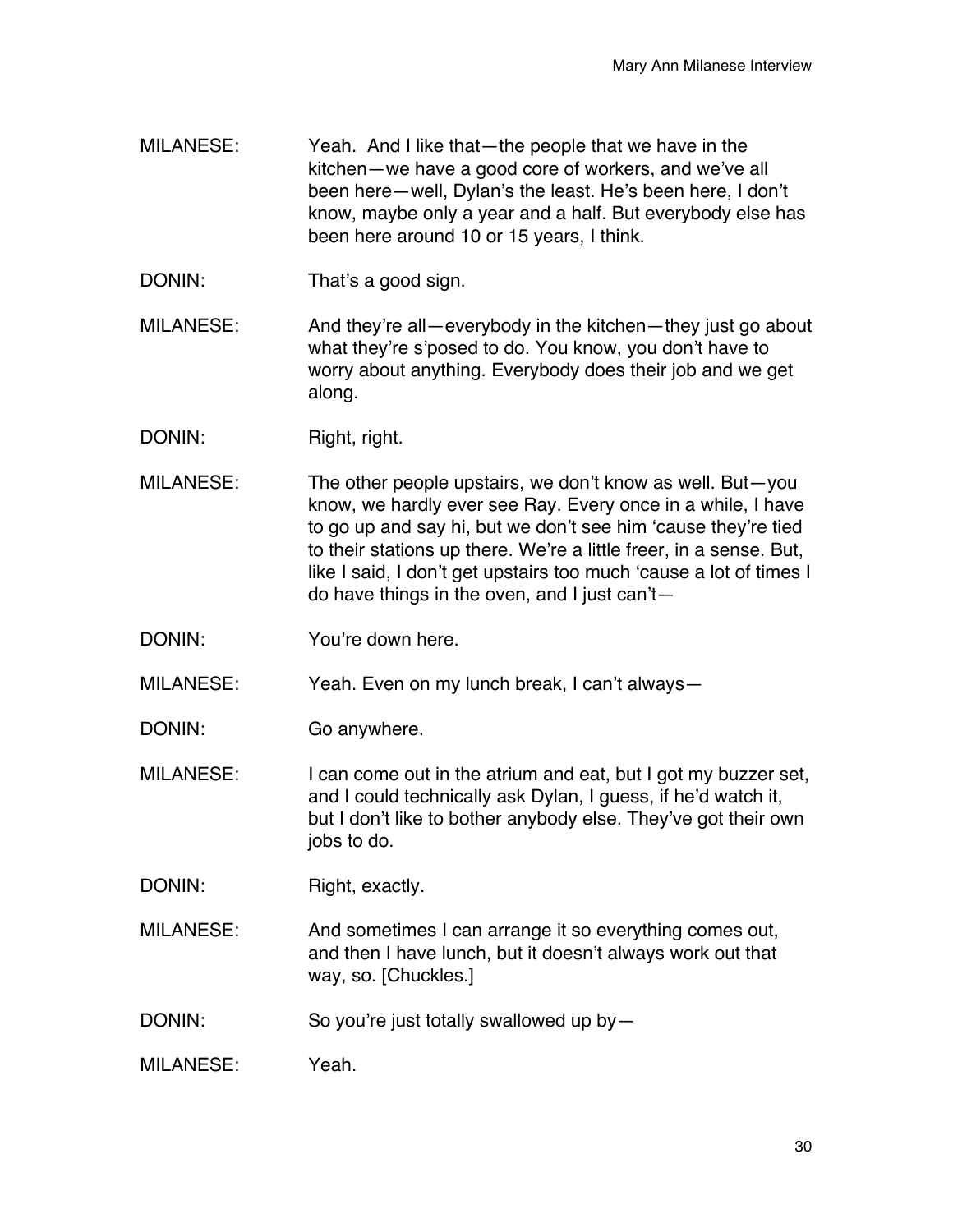- DONIN: I mean, that's sort of the heartbeat of the place, is where you are.
- MILANESE: Yeah. And I like it. I decide what I'm gonna make, and I sort of make my own bed. You know, I could make it easier on myself, probably, if I wanted to, but—
- DONIN: Well, there'd be squawking from the students, though, about what happened to such-and-such.
- MILANESE: Yeah. And I can, you know, try to balance some of the easier things with some of the more time-consuming things that I make. But if I'm on a crunch for time, I know some brownies I can make very fast, and they wouldn't probably know that that didn't take me very long. [Chuckles.] But everything's from scratch, so—
- DONIN: So do you have to do all the food ordering, too, for your recipes?
- MILANESE: Well, most things we keep stocked. We have Rich [Bibeau], who does the storeroom. He does all the ordering and everything, so we'll make lists, and usually he keeps inventory, so some things he'll keep around all the time. If something's special and he might not know we're out of it, I'll, you know, have a list going, and the same thing: he checks with Dylan to see what he needs for his soups and entrées. He comes in every day and takes our orders from us.
- DONIN: And this time of year, now that the students are going and the term is over, you get a little bit of a break in terms of the volume that you have to cook, right?
- MILANESE: Yeah.
- DONIN: And are there sort of annual jobs you need to do during this slower time?
- MILANESE: We always clean the place from top to bottom between every term. In the summer, when it's slower, I use that to try to get new recipes, copy recipes that are disintegrating. You know, some—every few years, I got to copy them over because they—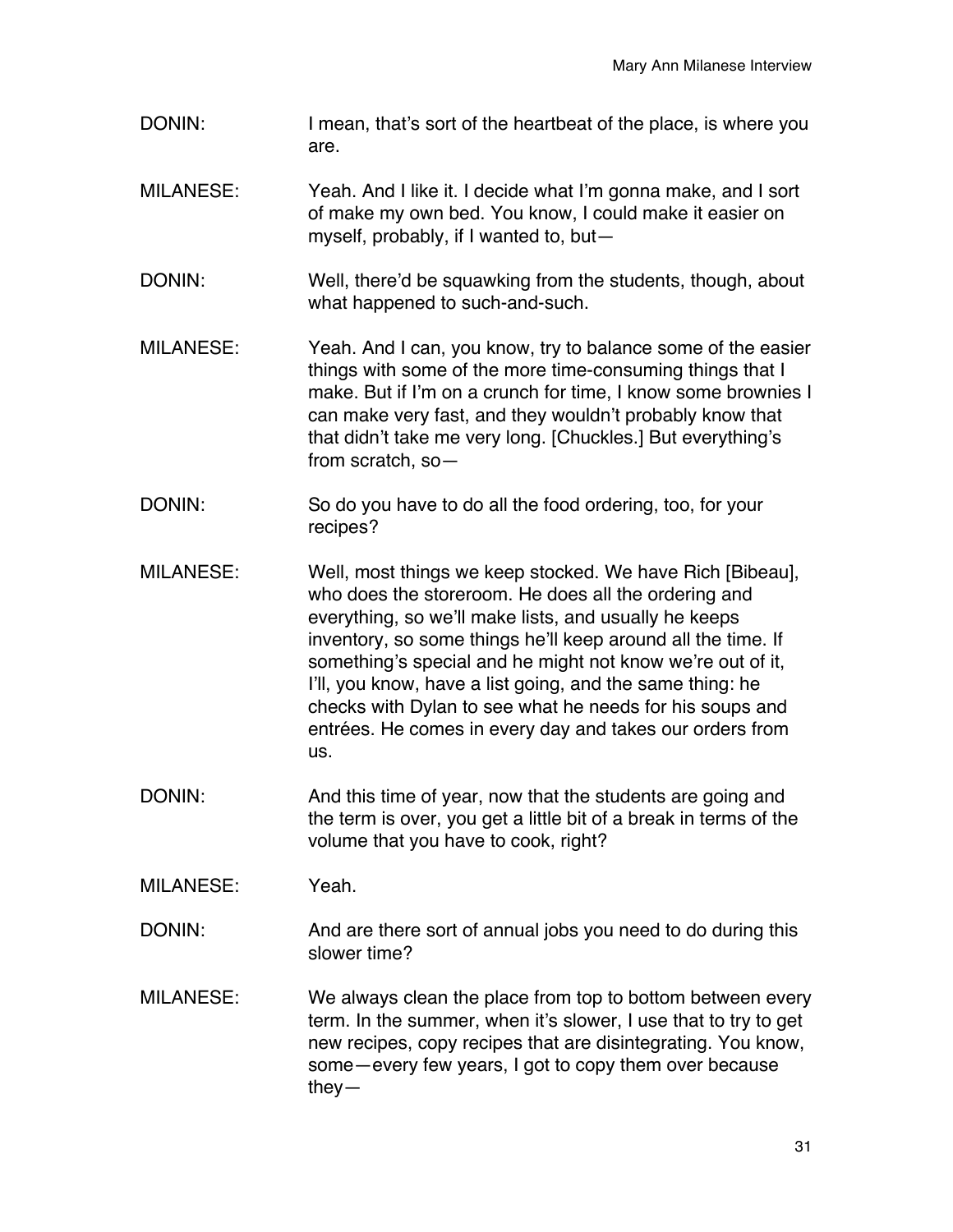| DONIN:           | Literally.                                                                                                                                                                                                                                                                                                                                       |
|------------------|--------------------------------------------------------------------------------------------------------------------------------------------------------------------------------------------------------------------------------------------------------------------------------------------------------------------------------------------------|
| <b>MILANESE:</b> | -even though I keep them clean, they're just worn. The<br>writing wears right off from them. But some of them, I hate to<br>get rid of 'cause it gives them character when they have, you<br>know-[chuckles.]                                                                                                                                    |
| DONIN:           | Right.                                                                                                                                                                                                                                                                                                                                           |
| <b>MILANESE:</b> | And we get several magazines we subscribe to; it gives us a<br>chance to catch up on some of those, which keeps us in<br>touch with what the food trends are.                                                                                                                                                                                    |
| DONIN:           | Yeah. That's important.                                                                                                                                                                                                                                                                                                                          |
| <b>MILANESE:</b> | Yeah.                                                                                                                                                                                                                                                                                                                                            |
| DONIN:           | I mean, students are definitely on the forefront of food<br>trends, aren't they?                                                                                                                                                                                                                                                                 |
| <b>MILANESE:</b> | Yeah, yeah, 'cause I know anything red velvet right now is<br>hot, so, you know-                                                                                                                                                                                                                                                                 |
| DONIN:           | [Laughs.]                                                                                                                                                                                                                                                                                                                                        |
| <b>MILANESE:</b> | -I've got a whole list of red velvet items to make. And it<br>doesn't matter what it is, but it's gonna fly out the door.                                                                                                                                                                                                                        |
| DONIN:           | Really!                                                                                                                                                                                                                                                                                                                                          |
| <b>MILANESE:</b> | [Laughs.] I don't know why. I never would make red velvet<br>cake 'cause it bothered me that it had all that red food<br>coloring, but I'm, like, WellI'll make it. Some of the recipes<br>call for beets instead, so, like, the vegan ones - I use beets<br>in the vegan cupcakes. But things like that, that are trendy,<br>we try to keep up. |
| DONIN:           | Stay up with it.                                                                                                                                                                                                                                                                                                                                 |
| <b>MILANESE:</b> | But also I like to put in some old-fashioned things, you know,<br>things that shouldn't be forgotten. And some of them get<br>born again. Well, like red velvet cake. That's been around for<br>years.                                                                                                                                           |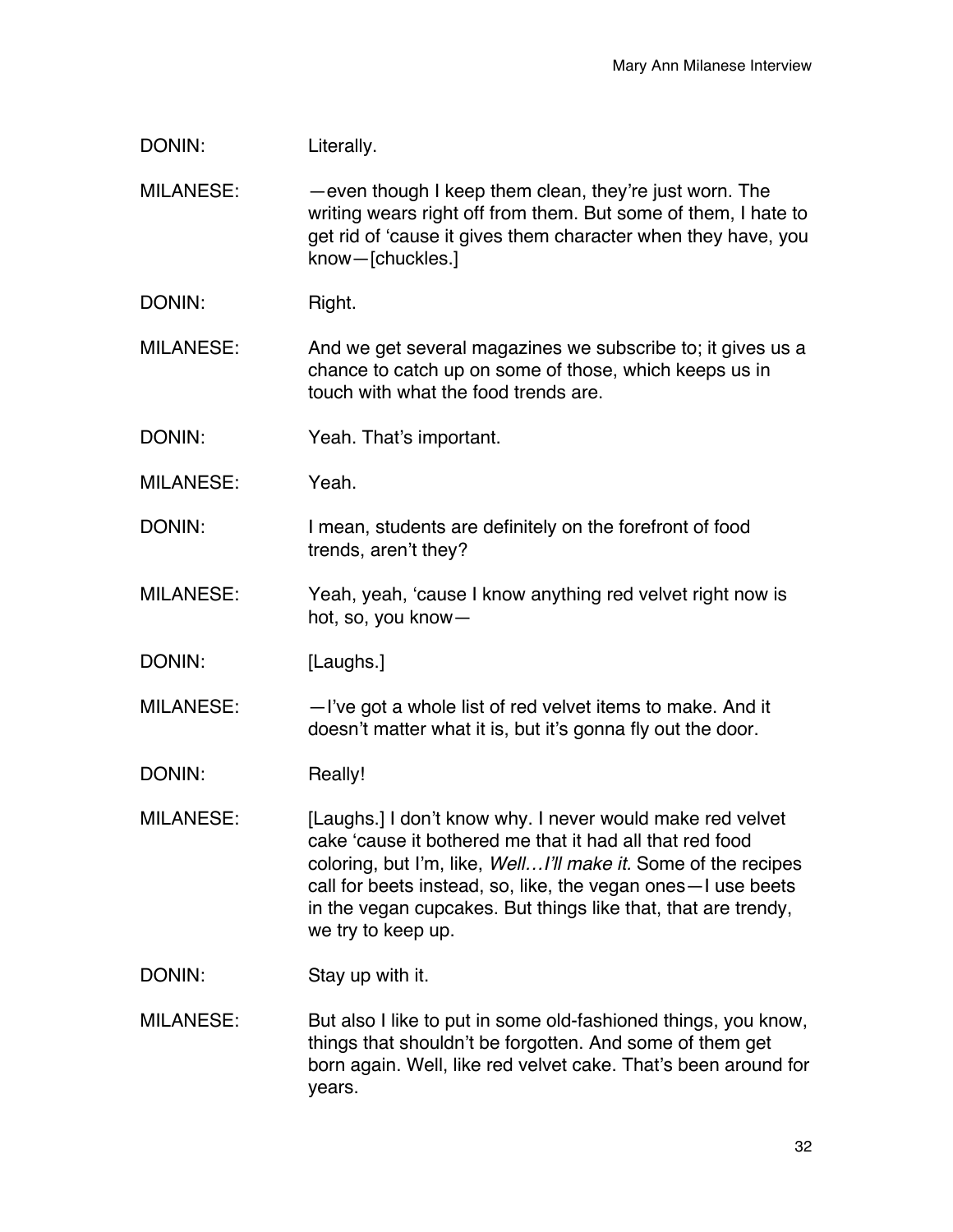| DONIN: | Forever. Right. |  |
|--------|-----------------|--|
|--------|-----------------|--|

MILANESE: The flavor itself now is going across the different [chuckles]—like cinnamon rolls and cookies.

DONIN: Amazing. And the same with the soups, I assume.

- MILANESE: Yeah. The soups—there's some classics that you like to you know, cream of mushroom or anything cream soup used to always be very popular, and I think they still are. Corn chowder would always go. But then you try to get some of the new flavors that are—new seasonings, spicy.
- DONIN: So between now and September whatever it is, 15<sup>th</sup>, you get a little bit of a breather.
- MILANESE: We used to always get anywhere from two to three weeks off, but now, with the calendar changing—and some years we'd be open for Freshman Week, and some we wouldn't. This year, all we have—and I think last year, too—we only had the Labor Day weekend. So we actually have a four-day weekend, and then on Tuesday we're opening. And we don't open till 11—I think 11 to 3.

DONIN: Lunch.

MILANESE: Because I guess some parents are dropping probably freshman.

DONIN: For the trips.

- MILANESE: Trips, yeah. So we need to be open in case some parents don't want to be pay the—you know, like '53—'cause it's all you can eat, so that they have another option. That's why we're open. So it'll be even slower than the summer is [chuckles], which is hard to believe.
- DONIN: It *is* hard to believe.
- MILANESE: We're so slow in the summer, and then we're gonna get slower. It's hard to know how much food to make. And then all of a sudden, after Freshman Week, which is I guess the following—I don't know. Anyway—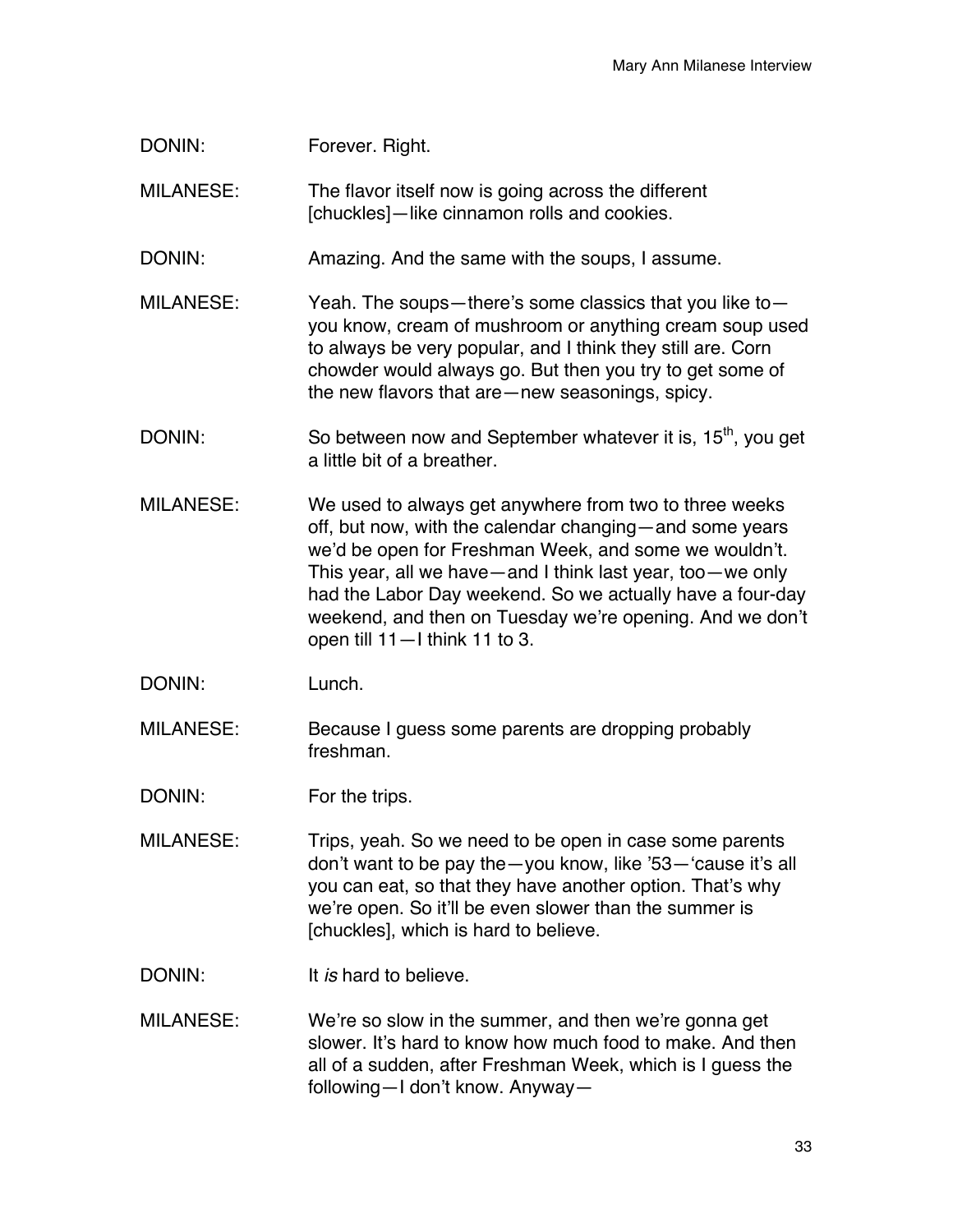DONIN: The Orientation Week.

MILANESE: Yeah. After that—then when classes start, then all of a sudden we get slammed.

DONIN: Yes.

MILANESE: And it's hard to—every year I wonder if I can do it again. *Can I make—?* 'Cause it seems like in the summer I kind of pace myself so I can comfortably do everything. Then I'm thinkin', *How'm I gonna be able to go back and make two or three times as much again?* [Chuckles.]

DONIN: Well, you'll be looking forward to your helper.

- MILANESE: Yes. Yes, I will.
- DONIN: For sure.
- MILANESE: And I think I have one student in the fall. Two of my students are away this term, so in the winter I'll have maybe two or three.

DONIN: Right.

MILANESE: They come in the afternoon, and they work from 2 to 4 or 2 to 5, and they'll bake some brownies or cookies.

- DONIN: Great. And by then you're gone, though, right? So they know how to do it on their own.
- MILANESE: Yeah. They can—we have a little overlap time. Like, if maybe they come in at 1:30 or whatever. Sometimes I've had some that didn't—they couldn't—'cause of their schedule, they couldn't come till 3, but if they're trained, I'm fine with that 'cause they're all very responsible.
- DONIN: Yup. What's your take on the community of students here generally? I mean, you've had good experiences with your interactions with them.
- MILANESE: Yeah, yeah, I've had very good—it's nice to—even though I'm in a way quite isolated, I like being a part of a college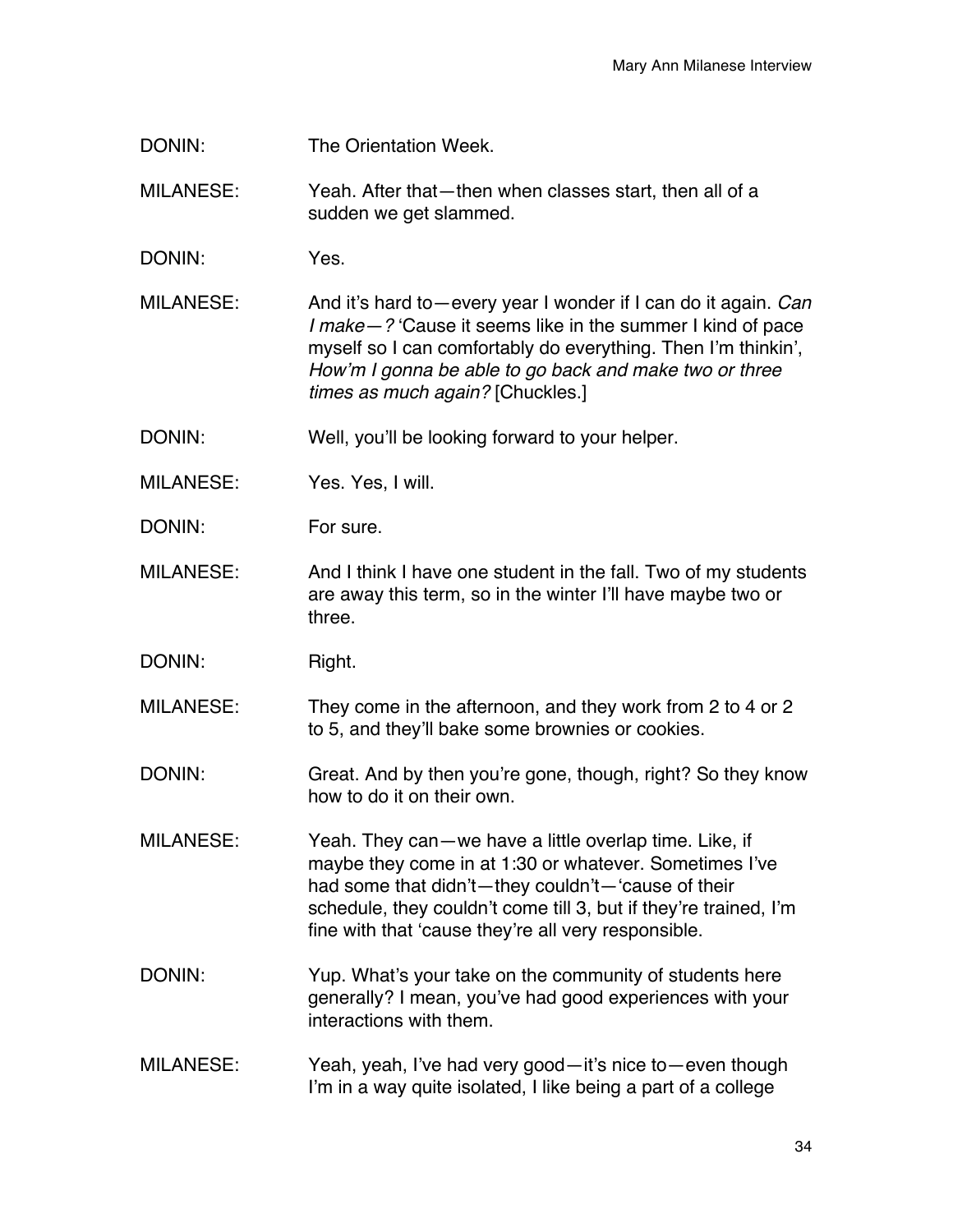community because it's part of the future to see—the students are our future, and it's encouraging to see them, the few that I get to know. I feel good that they're gonna be where—you know, in charge of our future.

DONIN: Yes, yes, it's true.

MILANESE: So I think there's hope. It gives hope. 'Cause you hear so much today about young people being spoiled or—but they say that about every generation.

DONIN: They do.

MILANESE: I was spoiled, too. [Laughs.]

- DONIN: Right.
- MILANESE: But, I don't know—
- DONIN: And I think you get to interact with a fairly elite, self-selected group of students who come to this Ivy League school, but in addition to that, they seek out—seek you out to be cooking.
- MILANESE: Yeah. I'm surprised that—and it's encouraging to me that there are students that still can bake or some that don't know too much but they really wanna learn. I do like them to have the basics. I don't want them to be starting from nothing and have to teach 'em, but they've all baked at home, and they want to be doing it. And some of 'em don't necessarily need the money at all; they're doing it because it's something they want to do.
- DONIN: They enjoy it.
- MILANESE: And they enjoy it, and evidently it's quite—to be working in the Collis bakery has some status to it, I'm told. One of my students from last year said that—she was trying to get into a sorority, and she said, "When they found out I was baking at Collis," she said, "that was—you know, that was a big deal."

DONIN: That's great.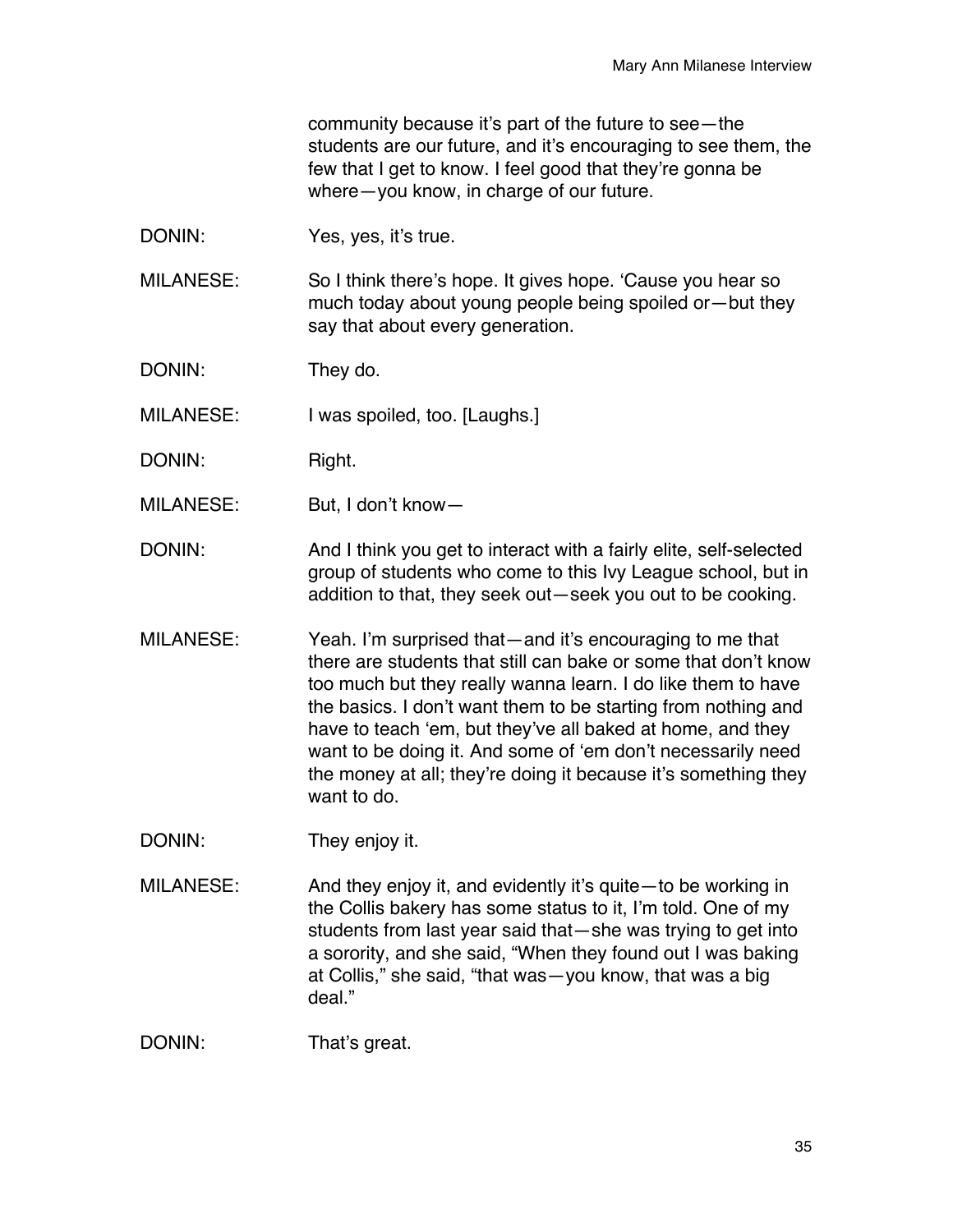MILANESE: You know, something that *I* do would help somebody get into a sorority?

DONIN: Fantastic.

MILANESE: Yeah. So it's kind of interesting.

DONIN: I know you have limited access to students, but do you have any sense that the sort of face of Dartmouth has changed over the last 25 years that you've been here?

MILANESE: Oh!

DONIN: In terms of, you know, the kind of students who are coming here? You know, obviously you weren't here before the days of women,—

- MILANESE: Yeah.
- DONIN: — but it's changed in more ways than just the fact that women are here. There are more, say, financial aid students, there are more international students, there are more students that, you know, do need to work because they are not from these—you know, there's this old-fashioned image of all Dartmouth students are, like, white and rich. And we all know that that is just absolutely not the truth.
- MILANESE: No.

DONIN: But have you, yourself, experienced any of that sense of the changing face of Dartmouth? You have so little exposure to them; it's probably hard.

MILANESE: Yeah, it is. I do remember—I think it was even my very first year, I heard a couple of students talking to each other, and they were working for the café, and one said to the other, "Are you working here because you have to or because you want to?" And I think the one that was asking it said that she worked here because she wanted to have her own money, but she definitely did not need to work here. I think that, you know, they like the idea of having independence.

DONIN: Yes.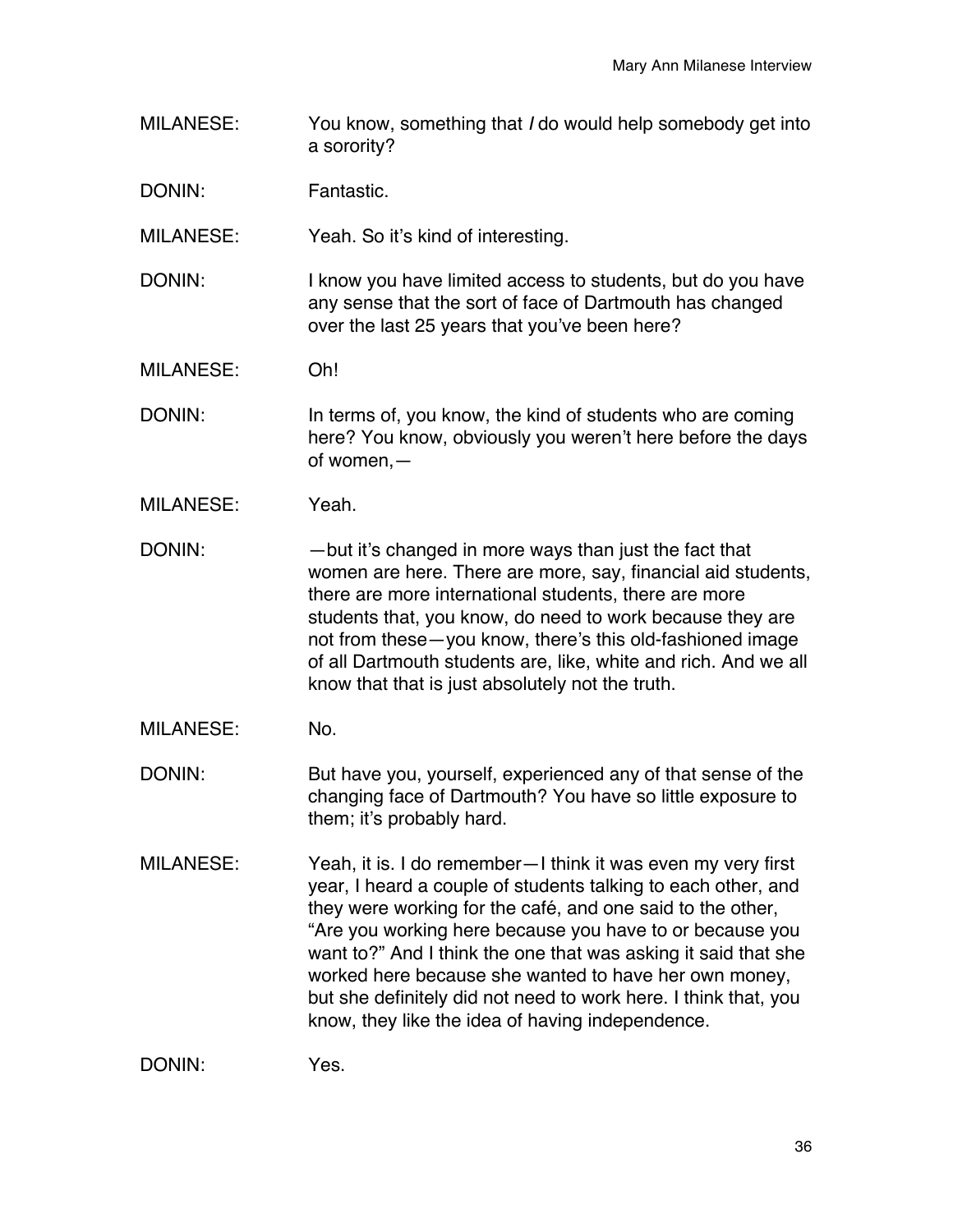- MILANESE: I mean, and that's a good quality in somebody.
- DONIN: It's a very good quality.
- MILANESE: Again, I haven't had a lot of exposure, so I don't know. I did always think, have a stereotype in mind that they would be snobby.
- DONIN: Yep.
- MILANESE: And I don't know that I've ever come across anyone that is, and I know any that would set foot into the kitchen would not be, because they [chuckles]—you know, they would not—
- DONIN: It doesn't attract those kinds of people.
- MILANESE: No, no. But I know—I was told when I was first hired that some of the students that we had working—Margot would tell me, "Some of them have never been in a kitchen," she said, 'cause they have cooks or whatever, and to think they're actually working at Collis—that means they don't have to, but I think that Collis, because it was run by students—I think it had a certain status that, "Oh, this is fun." Maybe they were doing some things they probably shouldn't have been doing, but—
- DONIN: [Laughs.]
- MILANESE: So the music was—it was pleasant. They'd have kind of loud rock music, which I wouldn't take now, but then it was an up atmosphere, and they were all happy. I just remember the workers. They were all doing their jobs. And it was just very happy.
- DONIN: Nice atmosphere.
- MILANESE: Yeah.
- DONIN: And, you know, talking about those kinds of students and how they get along and they're happy to be here—what do you make of these incidents on campus where students are being so mean to one another? Whether it's making fun of students speaking Chinese or, of course, the physical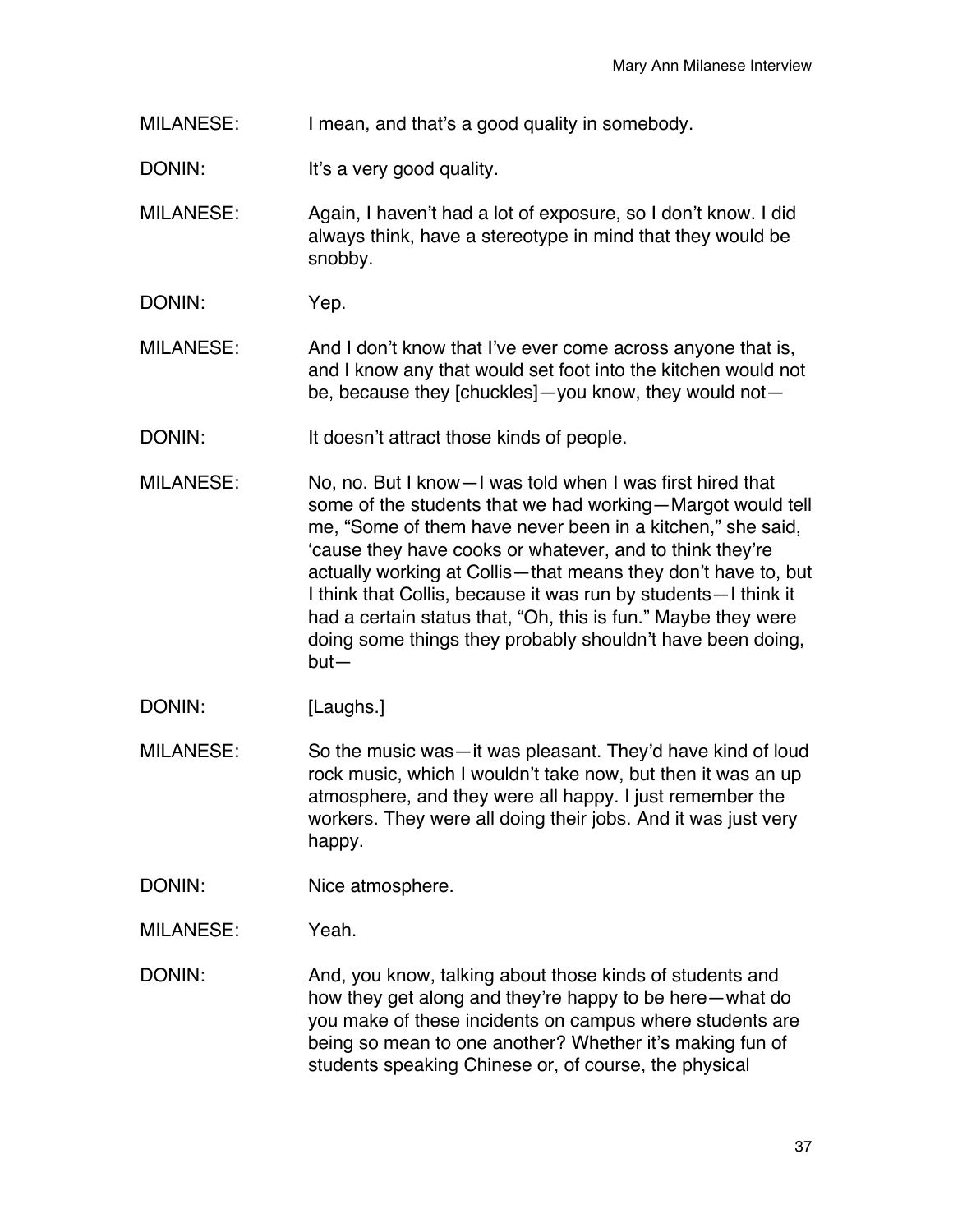assaults on women or gay people. It's hard to make sense of that—

- MILANESE: Yeah.
- DONIN: —because so many of our interactions with the students are so positive.
- MILANESE: Right. It just has to be a very small minority, because I've never seen any of that. I've never experienced it personally. And when you see all that publicized, of course, those are important things that need to be dealt with, but there are so many more positive things going on, and I hope—I don't think that's a trend for those types of things.
- DONIN: It seems to go in—it sort of goes in cycles. You know, so often these things—you can read the paper from the '70s, and the same kind of complaints are going on,—
- MILANESE: Yeah, yeah, yeah.
- DONIN:  $-$  of different varieties, but many of the same issues. And it's sometimes— It's hard to understand why these issues just keep rearing their heads over and over again.
- MILANESE: Yeah, yeah.
- DONIN: And it may just be that when you bring together a large group of people in a closed atmosphere (the way Dartmouth is)—
- MILANESE: Yeah.
- DONIN: Closed in a sense that everybody's living on campus. Most of them.
- MILANESE: Yeah, true, you're gonna have that.
- DONIN: It's human nature.
- MILANESE: Yeah.
- DONIN: But it's very disturbing, on the other hand.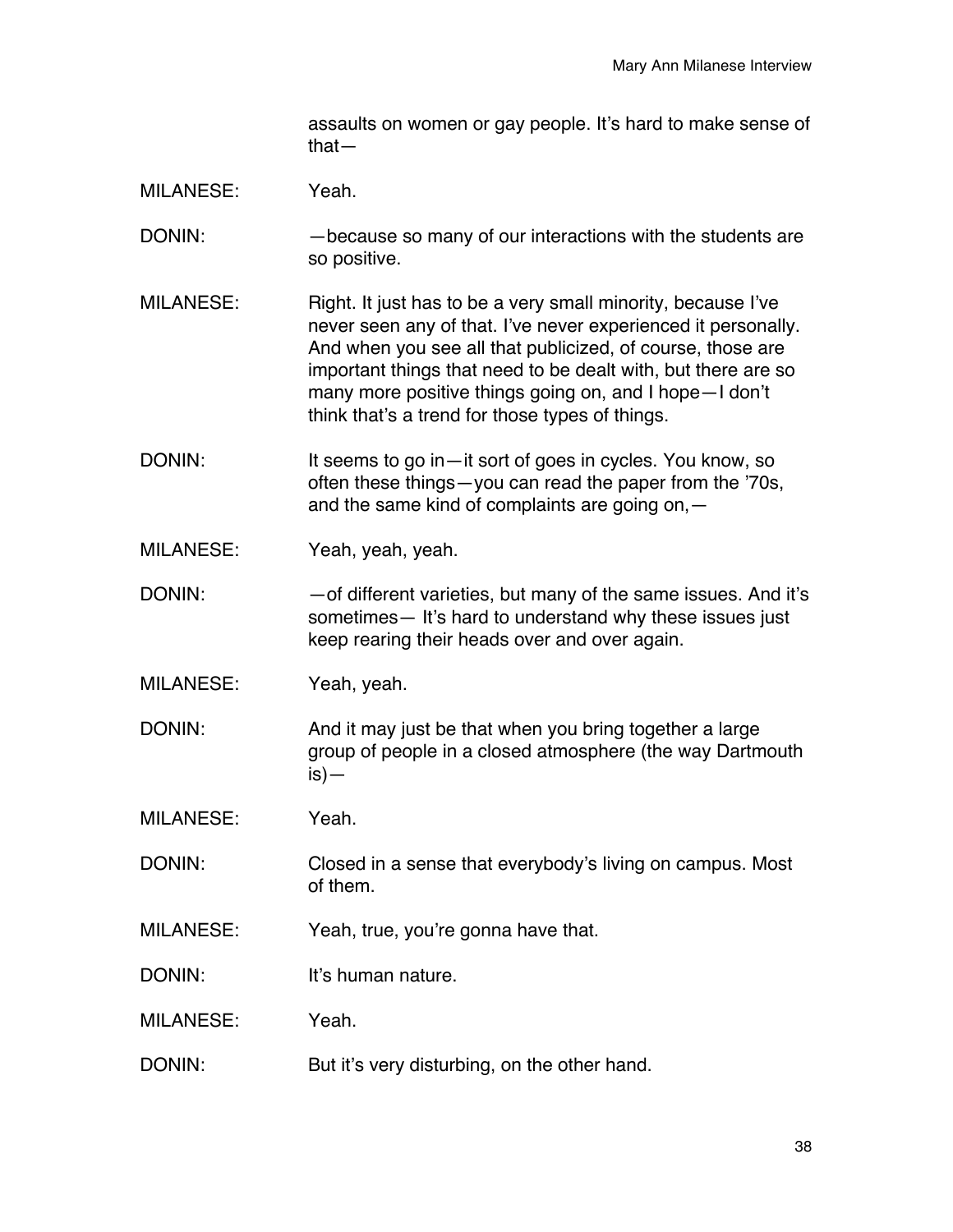- MILANESE: It is. And those things have to be dealt with. You have to deal with them, and we should be made aware of 'em, but you don't want to think that that's the bulk of what's going on here.
- DONIN: And, you know, somebody said to me-I forget whether it was a student or a worker, but that Dartmouth is a different place after dark. There's two Dartmouths: there's the Dartmouth during the day, when everybody's, you know, doing their job, whether they're being a student or being a worker and trying to be positive and productive, and yet after dark, it all changes, which is a sort of scary thing to think about.
- MILANESE: It is.
- DONIN: I think there's something to that, that those of us who are here just during the day—we only see one side of Dartmouth.
- MILANESE: Oh, right, because, yeah, 'cause I'm rarely here. I'm rarely here at night.
- DONIN: Yeah, I'm never here.
- MILANESE: The only dark is when I come in the morning, and then everybody's asleep. [Chuckles.]
- DONIN: Yes. Thankfully.
- MILANESE: Except if they maybe haven't gone to bed yet, which is some Sunday mornings.
- DONIN: You probably find them sleeping on the steps-
- MILANESE: Yeah.
- DONIN: — or staggering around.
- MILANESE: Yeah. I mean, that's a good point, because I haven't seen the nightlife at all.
- DONIN: Right.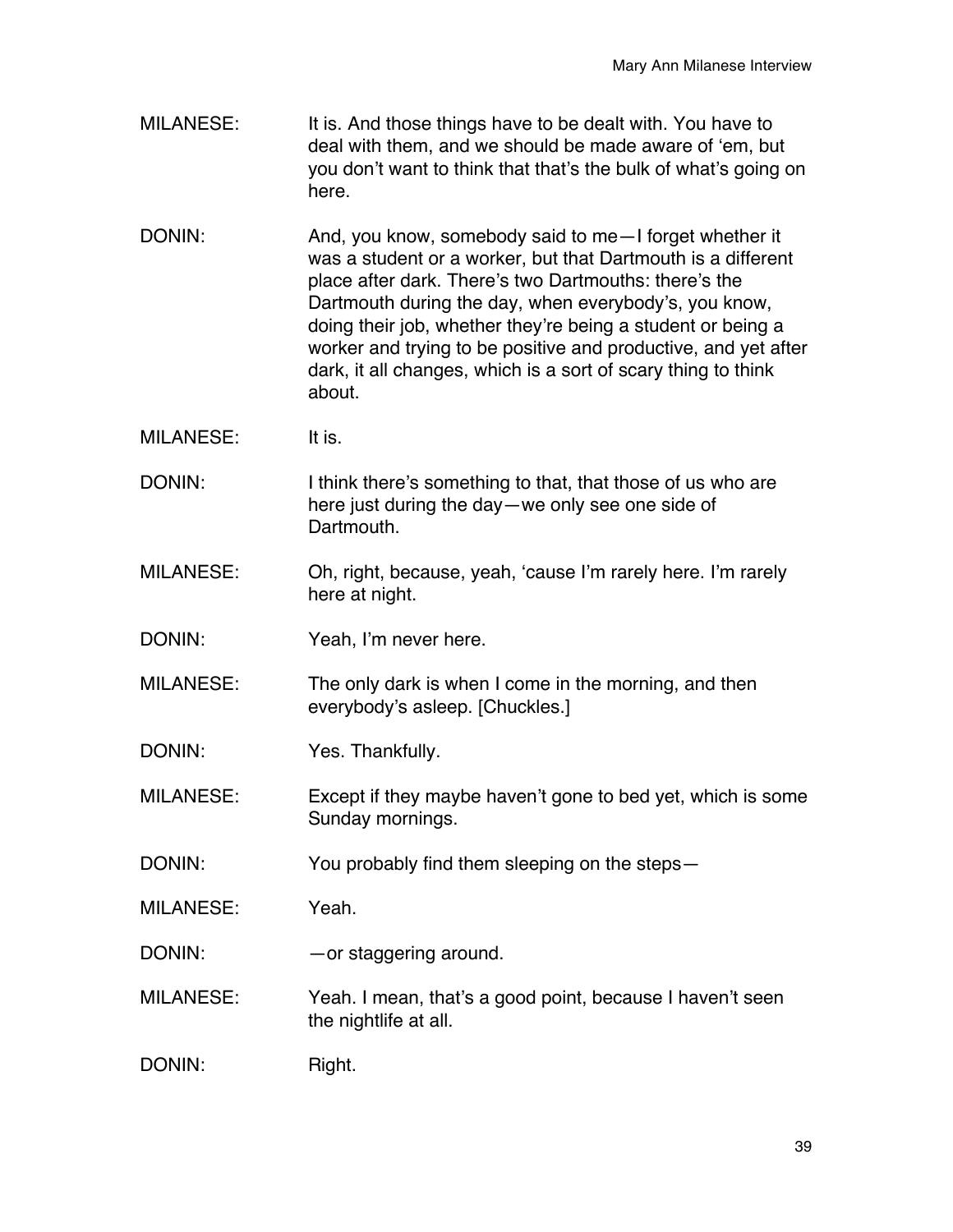- MILANESE: But does that have a lot to do with alcohol consumption?
- DONIN: Sometimes, I'm sure. I lead such a sheltered life about what goes on here at night 'cause I'm rarely here.
- MILANESE: Yeah.
- DONIN: As you say, you know, you go home, and just coming in in the dark in the morning isn't so great, but you're not worried about your safety.
- MILANESE: No, no. I don't. I mean—'cause, you know, when I come in Sunday morning, sometimes I think that, you know, I'm the only person coming in, and, you know, the door isn't always locked to the building. I mean, I think it's s'posed to be. Well, sometimes there's FO&M. Sometimes there's custodians working, but sometimes not. A lot of times I'm the only person.
- DONIN: That's a little spooky, isn't it?
- MILANESE: I mean, it enters my mind, but I'm not—I don't know. I've been just doin' it for years, coming in on Sunday alone. You know, I walk from the parking lot. A lot of times, I'll see a security—I mean, they do—you know, they're always driving around. So I'll see a vehicle, but I rarely see a person. But if I do see a person at that time, and I'm the only—
- DONIN: You're conscious of it.
- MILANESE: I think it does occur to me, but usually, *Oh, it's just somebody*—whatever.

DONIN: Right.

- MILANESE: I've never had any problem. Nobody's ever even said a boo to me except "good morning" maybe.
- DONIN: Right.
- MILANESE: But, you know, I've never had any problems. And I try not to dwell on that. I'm sure if that scared me, they would do something about it.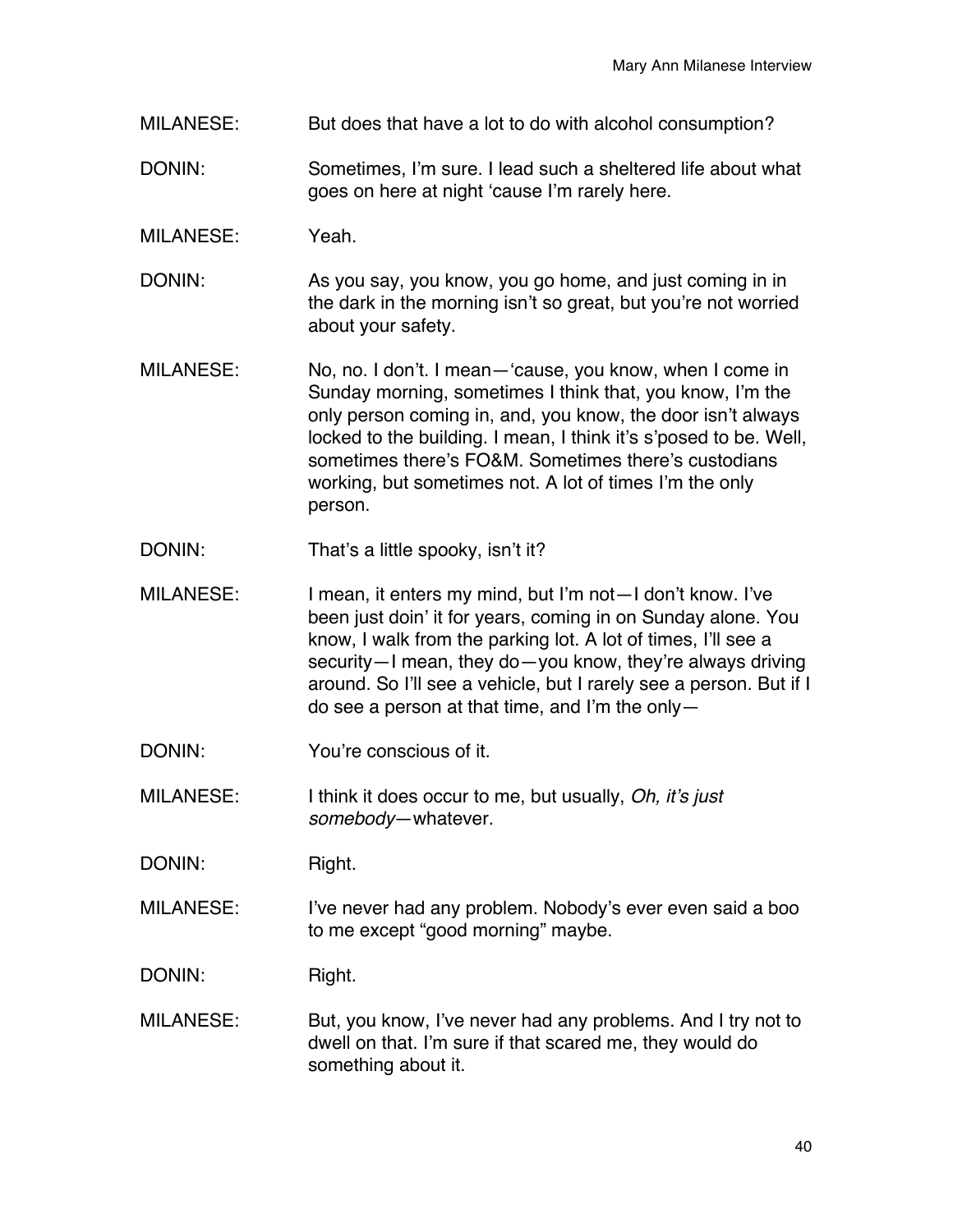DONIN: Oh, I'm sure they would.

- MILANESE: I mean, I would have to work. I wanted to work that schedule—because they were gonna have me work—for years, I did work four 10-hour days. I worked that for a while.
- DONIN: Oh, did you?

MILANESE: But then I couldn't do it anymore 'cause of—we had—I don't know why, but I couldn't. So for I can't remember how long now, I've been working the regular 40 hours a week.

DONIN: So you work 5 to 2, you said?

- MILANESE: Well, right now I work 5:30 to 2:30. I forget now, 'cause the summer's been different. I guess it will be 5:30 to 2:30. Is that right? No, that's not right, 5:30 to 2. No. Yeah, that's what it'll be.
- DONIN: Five thirty to 2.

MILANESE: 'Cause that's eight and a half hours.

- DONIN: Yep.
- MILANESE: That's what I'm doing.
- DONIN: And you're able to get everything baked for breakfast by coming in at 5:30?
- MILANESE: Yeah. Well, we open at 7. We always used to open at 7:30, and when they changed it to 7 sometime within the last couple years, nobody even really told me we were changing it, so then I realized, *Oh, we're open*. But, no, I think that if they wanted me to have everything ready at 7 they would have told me that.
- DONIN: There's not that many kids that come in at 7.
- MILANESE: But most things are ready by 7 anyway, and now if my helper comes back, she'd be making the muffins and I'd make the scones, so I wouldn't have to make—and the cobbler, so if I have somebody helping me, then it's no problem getting things ready for 7.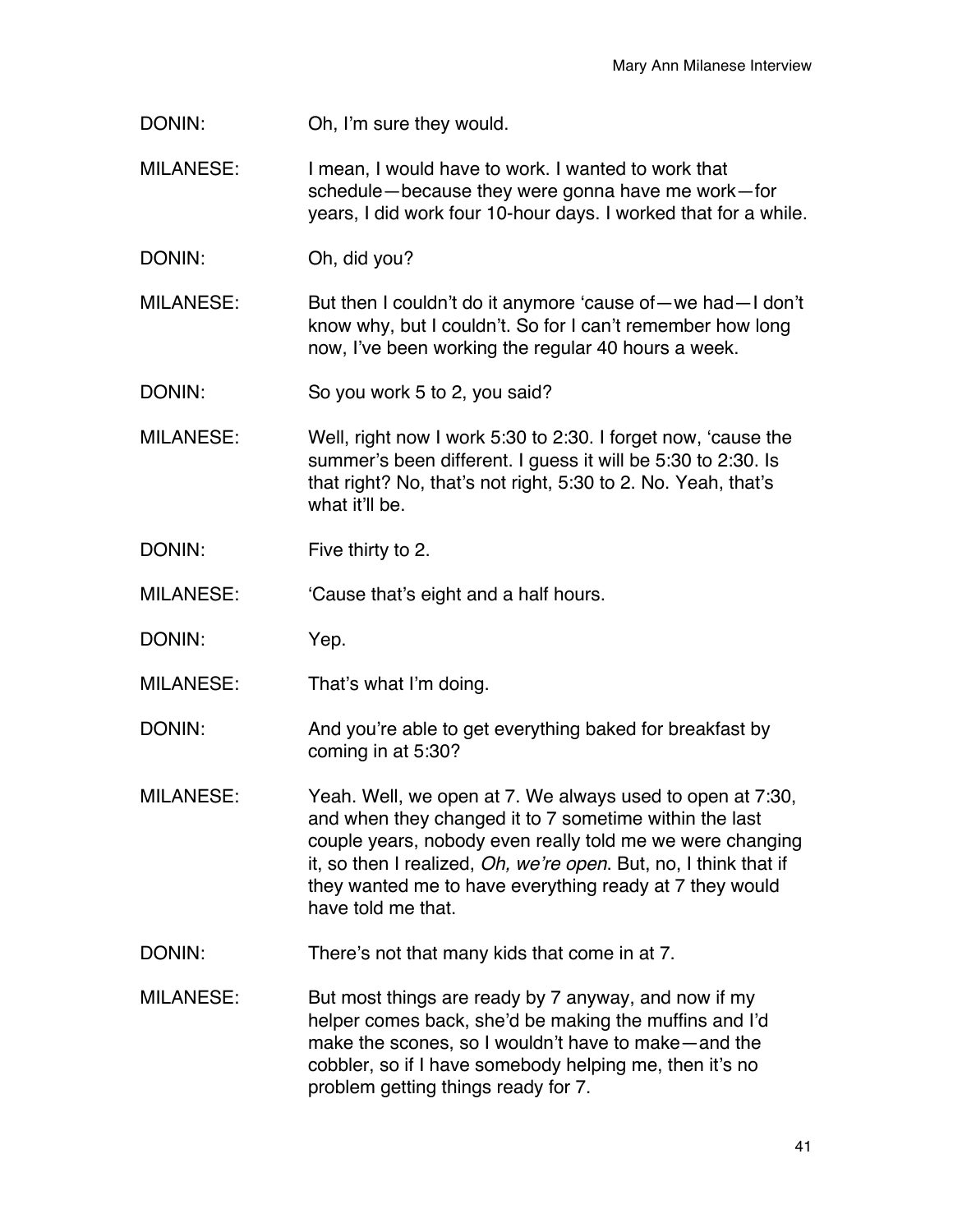| DONIN:           | Right, right.                                                                                                                                                                                                                                                                                                                                                                                                                                                                                                                                                                                                                                                                                                                                                                                                                              |
|------------------|--------------------------------------------------------------------------------------------------------------------------------------------------------------------------------------------------------------------------------------------------------------------------------------------------------------------------------------------------------------------------------------------------------------------------------------------------------------------------------------------------------------------------------------------------------------------------------------------------------------------------------------------------------------------------------------------------------------------------------------------------------------------------------------------------------------------------------------------|
| <b>MILANESE:</b> | But I don't think they care. Nobody says anything. They<br>really don't-I'm pretty much left alone. [Laughs.]                                                                                                                                                                                                                                                                                                                                                                                                                                                                                                                                                                                                                                                                                                                              |
| DONIN:           | You're pretty independent. It's a great job.                                                                                                                                                                                                                                                                                                                                                                                                                                                                                                                                                                                                                                                                                                                                                                                               |
| <b>MILANESE:</b> | It's always been that way. But it's probably more that way<br>now becau--well, I'm the only one that does this job. You<br>know, for a long time we had more of us, and we used to all<br>cook and bake, and then at some point, Cynthia, who was<br>the boss then, wanted us to specialize in what we wanted to<br>do the most, and I preferred to bake. And some people<br>preferred to make soups and entrées. And I said, "Oh, I"-<br>we had to say what two things we liked the best, and I said,<br>"I like to bake and make soup." So she had me baking and<br>making soups. And then eventually we got so that we<br>separated completely, so you have your cook and your<br>baker. Dylan's been having to make the muffins and scones<br>on Friday 'cause it's my day off. But if I had my assistant,<br>she would be doing that. |
| DONIN:           | Right. Pretty independent. That's great.                                                                                                                                                                                                                                                                                                                                                                                                                                                                                                                                                                                                                                                                                                                                                                                                   |
| <b>MILANESE:</b> | Yeah. And it's pretty ideal. It fits me. [Chuckles.]                                                                                                                                                                                                                                                                                                                                                                                                                                                                                                                                                                                                                                                                                                                                                                                       |
| DONIN:           | So the hour's up, and - ooh, the hour's over. But let me just<br>ask you a final question. So Mother Dartmouth-has she<br>been good to you?                                                                                                                                                                                                                                                                                                                                                                                                                                                                                                                                                                                                                                                                                                |
| <b>MILANESE:</b> | Oh, yes. Yeah. I can't really complain. I've been able to do<br>what I love to do the most and still have time off. We get so<br>much time off, and, you know, to have a baking job and to<br>not have to work every single holiday, which you do in this<br>business; you get used to having to work every holiday, not<br>necessarily getting vacation or sick days or anything like<br>that, so, I mean, this is - what's to complain about? I might<br>even have a pension. I can even maybe retire if I should so<br>desire. [Chuckles.]                                                                                                                                                                                                                                                                                              |
|                  |                                                                                                                                                                                                                                                                                                                                                                                                                                                                                                                                                                                                                                                                                                                                                                                                                                            |
| DONIN:           | But you say your community really is right here.                                                                                                                                                                                                                                                                                                                                                                                                                                                                                                                                                                                                                                                                                                                                                                                           |

MILANESE: Yes.